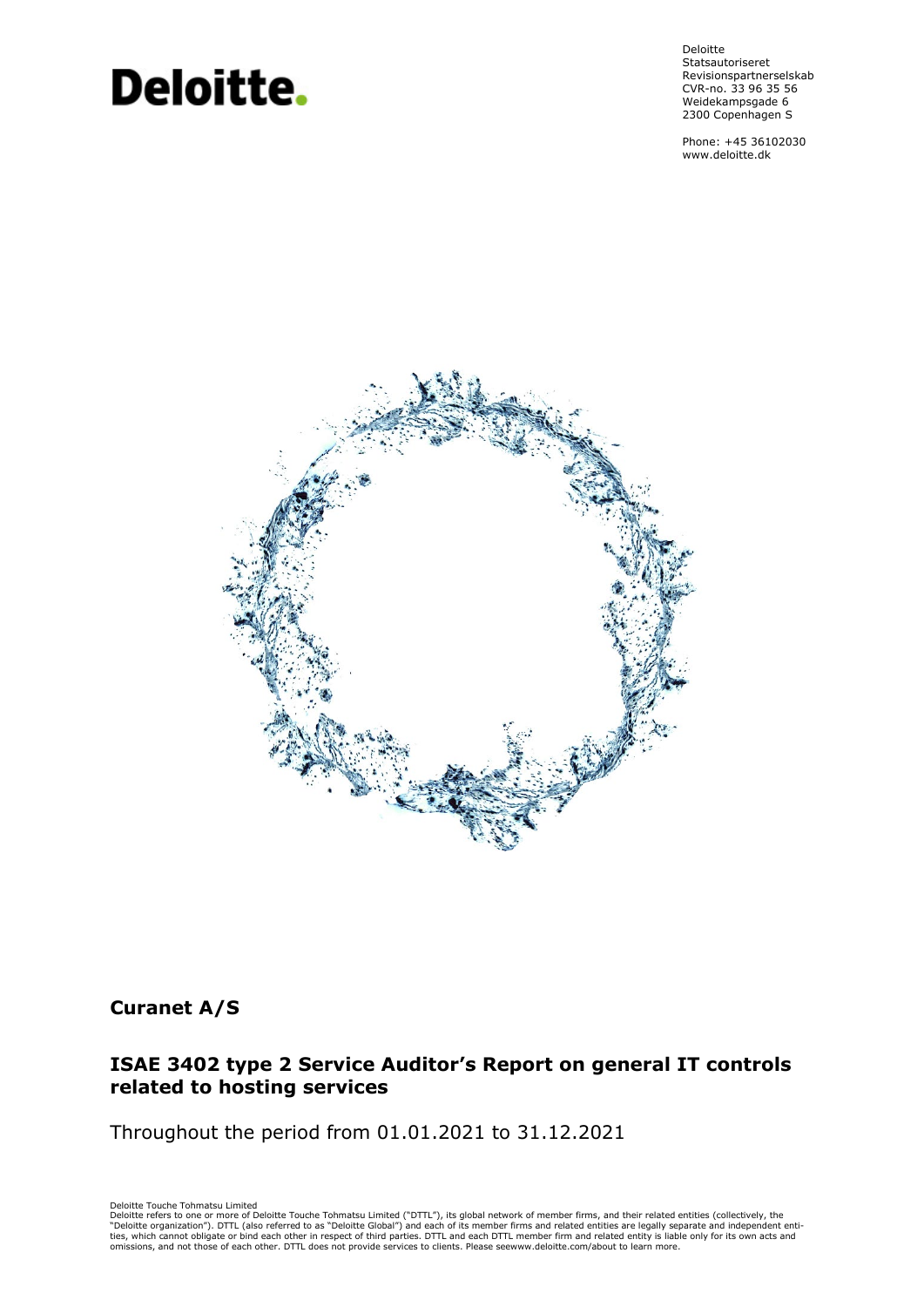# **Table of Contents**

| $\mathbf{1}$ | Independent Service Auditor's Report                                                                            |    |
|--------------|-----------------------------------------------------------------------------------------------------------------|----|
| 2            | Service Organisation's Assertion                                                                                | 4  |
|              | Curanet A/S's Description                                                                                       | 6  |
| 4            | Curanet A/S's Control Objectives and Related Controls, and Deloitte's Tests of Controls and<br>Results of Tests | 14 |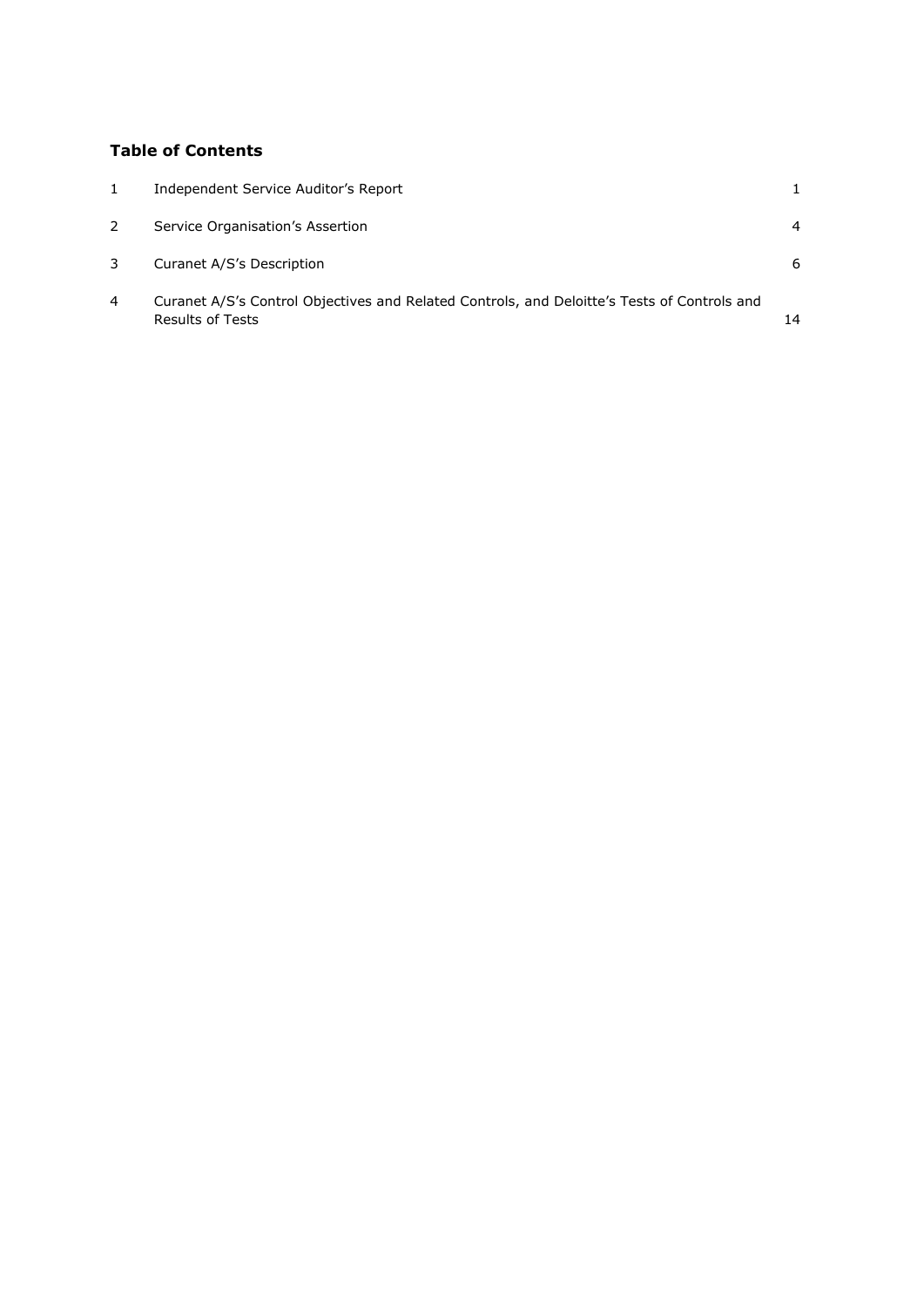# <span id="page-2-0"></span>**1 Independent Service Auditor's Report**

# **Independent Service Auditor's Assurance Report on the Description of Controls, their Design, and Operating Effectiveness**

To: the management at Curanet A/S, Curanet A/S' customers and their auditors

# **Scope**

We have been engaged to report on Curanet A/S's (hereinafter "Curanet A/S") description in section 3 "Curanet A/S's Description" of selected general IT controls related to the supplied hosting services throughout the period from 01.01.2021 to 31.12.2021 (the description), and on the design and operation of controls related to the control objectives stated in the description.

This auditor's report covers selected common general IT controls that are performed by Curanet A/S in the delivery of the agreed upon hosting services. Any specific agreements between clients and Curanet A/S that exceed the standard services delivered are not covered in this auditor's report.

Curanet A/S's system description does not include control objectives and associated controls at the subservice organisations. Curanet A/S uses the following sub-suppliers to deliver physical and environmental security of production environments and storage of backup.

- Fuzion A/S:
	- $\circ$  Housing
	- o Physical and environmental security of production environment
	- GlobalConnect A/S:
		- o Housing
		- o Physical and environmental security of production environment
- Cibicom A/S:
	- o Housing
	- o Physical and environmental security of production environment
	- o Storage of backup.

Additionally, Curanet A/S uses the subservice provider, SentinelOne, for cloud storage and reporting logic for a subset of logging and monitoring on critical platforms.

This report is prepared using the carve-out method, and our testing does not include controls that are carried out by the subservice organisation.

Some of the control objectives noted in Curanet A/S's description of its system can only be achieved if the complementary controls at the user organisations are suitably designed and operating effectively together with the controls at Curanet A/S. The opinion does not include the suitability of the design and operating effectiveness of these complementary controls.

# **Curanet A/S's Responsibilities**

Curanet A/S is responsible for: preparing the description and accompanying assertion in section 2, "Service Organisation's assertion", including the completeness, accuracy, and method of presentation of the description and assertion; providing the services covered by the description; stating the control objectives; and designing, implementing and effectively operating controls to achieve the stated control objectives.

# **Service Auditor's Independence and Quality Control**

We have complied with the requirements for independence and other ethical requirements in the IESBA's Code of Ethics for Professional Accountants, which is based on the fundamental principles of integrity, objectivity, professional competence and due care, confidentiality, and professional conduct.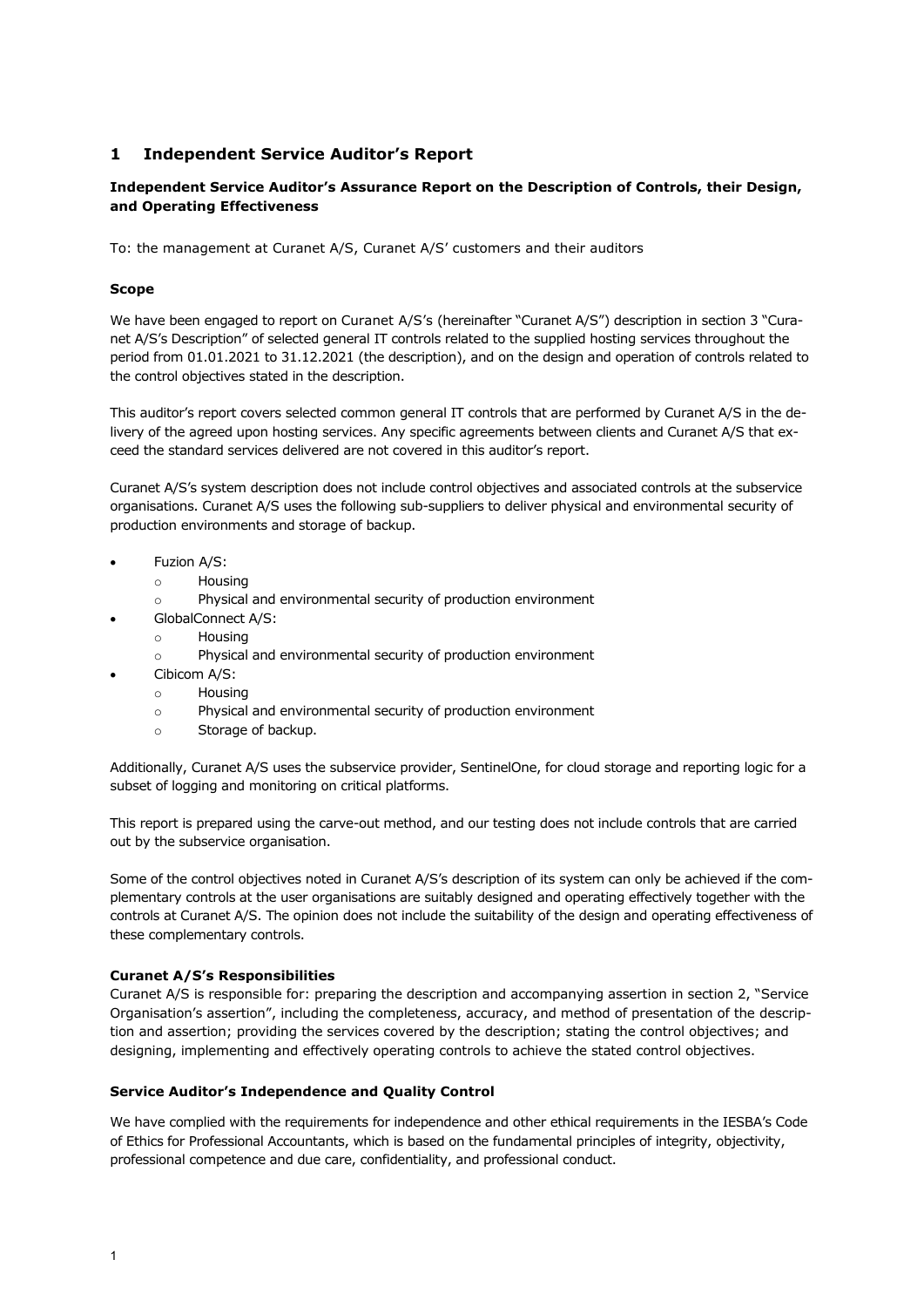Deloitte uses ISQC 1 and therefore maintains a comprehensive system for quality management, including documented policies and procedures for compliance with the Code of Ethics for Professional Accountants, professional standards, and applicable requirements according to the law and other regulations.

# **Service Auditor's Responsibilities**

Our responsibility is to express an opinion on Curanet A/S's description and on the design and operation of controls related to the control objectives stated in that description, based on our procedures.

We conducted our engagement in accordance with International Standard on Assurance Engagements 3402, "*Assurance Reports on Controls at a Service Organisation*," issued by the International Auditing and Assurance Standards Board. That standard requires that we comply with ethical requirements and plan and perform our procedures to obtain reasonable assurance about whether, in all material respects, the description is fairly presented, and the controls are suitably designed and operating effectively.

An assurance engagement to report on the description, design, and operating effectiveness of controls at a service organisation involves performing procedures to obtain evidence about the disclosures in the service organisation's description of its system, and the design and operating effectiveness of controls. The procedures selected depend on the service auditor's judgment, including the assessment of the risks that the description is not fairly presented, and that controls are not suitably designed or operating effectively. Our procedures included testing the operating effectiveness of those controls that we consider necessary to provide reasonable assurance that the control objectives stated in the description were achieved. An assurance engagement of this type also includes evaluating the overall presentation of the description, the suitability of the objectives stated therein, and the suitability of the criteria specified by the service organisation and described in section 2, "Service Organisation's assertion".

We believe that the evidence we have obtained is sufficient and appropriate to provide a basis for our opinion.

# **Limitations of Controls at a Service Organisation**

Curanet A/S's description is prepared to meet the common needs of a broad range of customers and their auditors and may not, therefore, include every aspect of the system that each individual customer may consider important in its own particular environment. Also, because of their nature, controls at a service organisation may not prevent or detect all errors or omissions in processing or reporting transactions. Also, the projection of any evaluation of effectiveness to future periods is subject to the risk that controls at a service organisation may become inadequate or fail.

#### **Opinion**

Our opinion has been formed on the basis of the matters outlined in this report. The criteria we used in forming our opinion are those described in section 2. In our opinion, in all material respects:

- (a) The description fairly presents the selected general IT controls related to the hosting services provided by Curanet A/S as designed and implemented throughout the period from 01.01.2021 to 31.12.2021.
- (b) The controls related to the control objectives stated in the description were suitably designed throughout the period from 01.01.2021 to 31.12.2021; and
- (c) The controls tested, which were those necessary to provide reasonable assurance that the control objectives stated in the description were achieved, operated effectively throughout the period from 01.01.2021 to 31.12.2021.

# **Description of Tests of Controls**

The specific controls tested, and the nature, timing, and results of those tests are listed in section 4.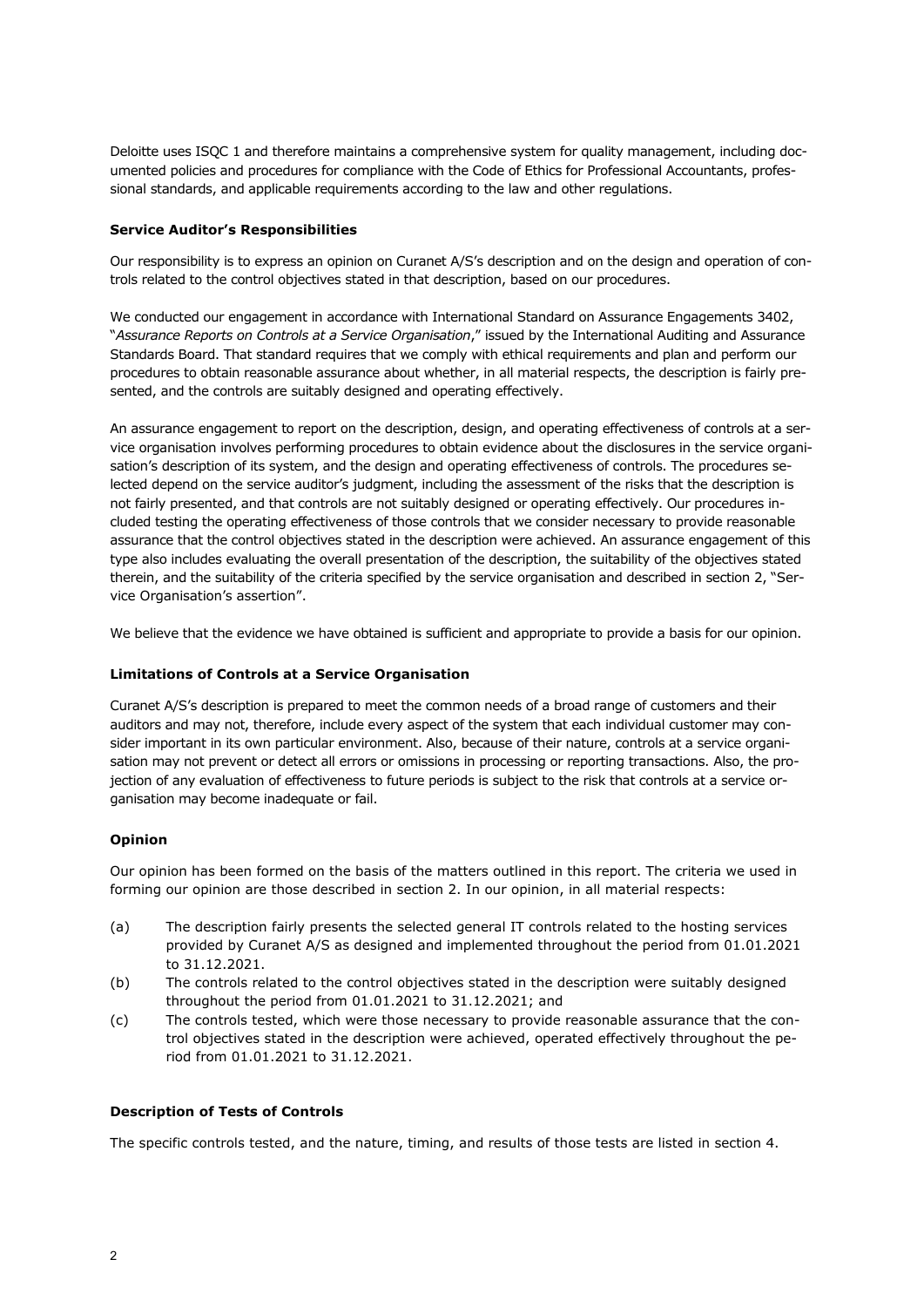# **Intended Users and Purpose**

This report and the description of tests of controls in section 4 are intended only for customers who have used Curanet A/S's standard hosting services, and their auditors, who have a sufficient understanding to consider it along with other information, including information about controls operated by customers themselves, when assessing the risks of material misstatements of customers' financial statements.

Copenhagen, 15 March 2022

**Deloitte** Statsautoriseret Revisionspartnerselskab CVR-nr. 33 96 35 56

Thous this

Thomas Kühn<br>Partner, state-authorised public accountant Director, CISA Partner, state-authorised public accountant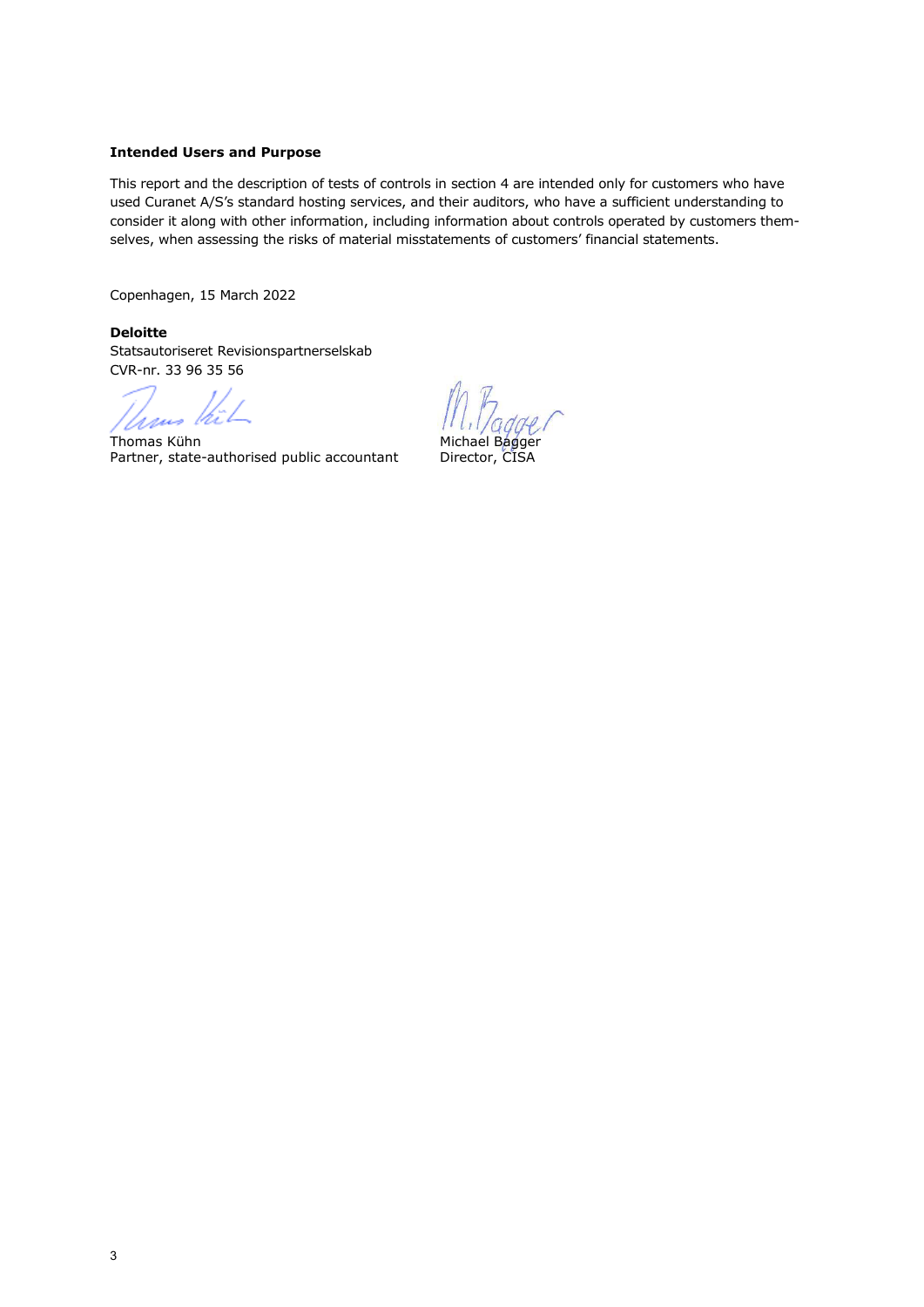# **2 Service Organisations Assertion**

The accompanying description has been prepared for customers who have used the hosting services provided by Curanet A/S and their auditors, who have a sufficient understanding to consider the description along with other information, including information about controls operated by the customers themselves, when assessing the risks of material misstatements of customers' financial statements. Curanet A/S confirms that:

- a) The accompanying description in section 3 fairly presents the selected general IT controls related to the supplied hosting services provided by Curanet A/S throughout the period from 01.01.2021 to 31.12.2021. The criteria used in making this assertion were that the accompanying description:
	- i. Presents how the system was designed and implemented, including:
		- The types of services provided, including, as appropriate, classes of transactions processed.
		- The procedures, within both information technology and manual systems, by which those transactions were initiated, recorded, processed, corrected as necessary, and transferred to the reports prepared for customers.
		- The related accounting records, supporting information and specific accounts that were used to initiate, record, process, and report transactions; this includes the correction of incorrect information and how information was transferred to the reports prepared for customers.
		- How the system dealt with significant events and conditions, other than transactions.
		- The process used to prepare reports for customers.
		- Relevant control objectives and controls designed to achieve those objectives.
		- Controls that we assumed, in the design of the system, would be implemented by user entities, and which, if necessary to achieve the control objectives stated in the accompanying description, are identified in the description along with the specific control objectives that cannot be achieved by ourselves alone.
		- Other aspects of our control environment, risk assessment process, information system (including the related business processes) and communication, control activities, and monitoring controls that were relevant to processing and reporting customers' transactions.
	- ii. Includes relevant details of changes to the service organisation's system during the period from 01.01.2021 to 31.12.2021.
	- iii. Does not omit or distort information relevant to the scope of the system being described, while acknowledging that the description is prepared to meet the common needs of a broad range of customers and their auditors and may not, therefore, include every aspect of the system that each individual customer may consider important in its own particular environment.
- b) The controls related to the control objectives stated in the accompanying description were suitably designed and operated effectively throughout the period from 01.01.2021 to 31.12.2021. The criteria used in making this assertion were that:
	- i. The risks that threatened achievement of the control objectives stated in the description were identified;
	- ii. The identified controls would, if operated as described, provide reasonable assurance that those risks did not prevent the stated control objectives from being achieved; and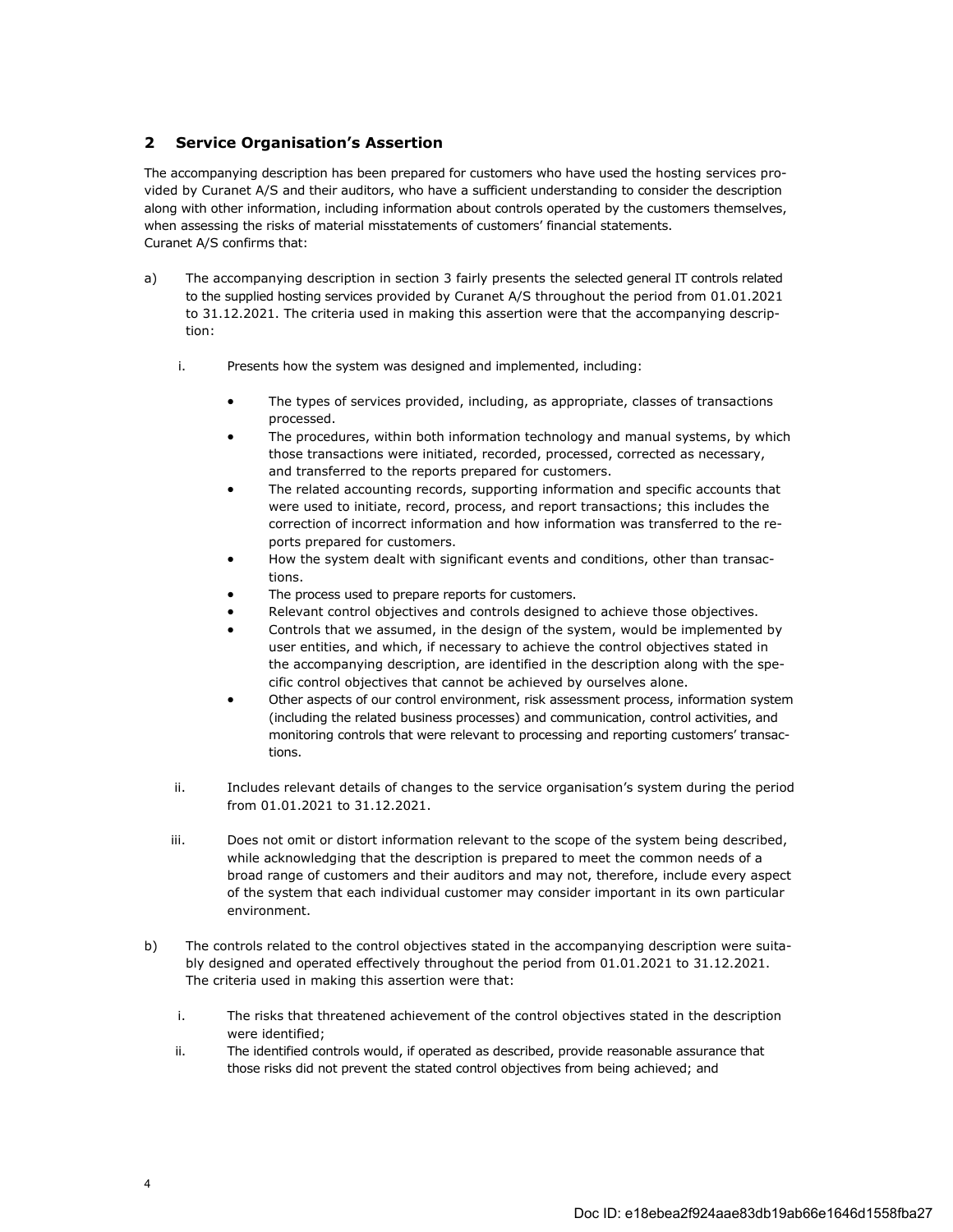iii. The controls were consistently applied as designed, including that manual controls were applied by individuals who have the appropriate competence and authority, throughout the period from 01.01.2021 to 31.12.2021.

Skanderborg, 14 March 2022

Curanet A/S

Stefan Rosenlund CEO

Stofen Rose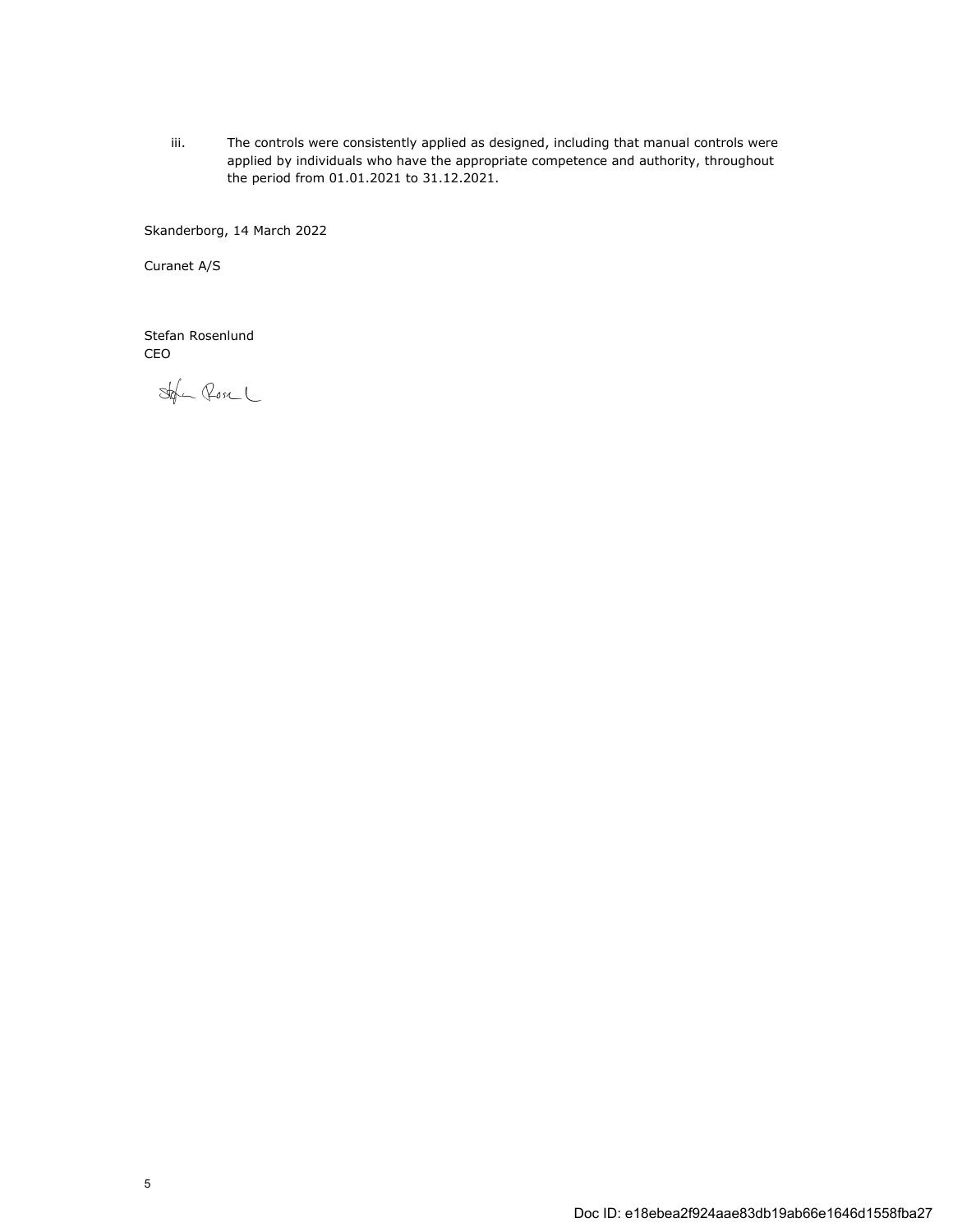# <span id="page-7-0"></span>**3 Curanet A/S's Description**

# **3.1 Service provider system description**

# **Introduction**

This description is designed to provide information for the use of Curanet A/S' clients and their auditors and to meet the requirements of audit standard ISAE 3402, "*Assurance Reports on Controls at a Service Organisation*".

The description is also prepared with the aim of providing information on the controls used in relation to the provision of hosting services and IT operating services provided by Curanet A/S.

# **Description of Curanet A/S's services**

Curanet A/S develops, manages and delivers a range of professional hosting and cloud solutions for a wide range of companies and organisations in Denmark.

The scope of this audit statement covers the following services:

- Hosted Navision
- Hosted Desktop (Citrix)
- Hosted Exchange
- Mailhotel
- Webhotel
- Hosted Webshop
- Hosted CMS
- OnPay
- DNS Hotel and DNS servers' hosting domains
- Hosted Spam filter
- Veeam Backup.

Services not specifically mentioned above are not covered, but the infrastructure components (network, storage, management, operating systems) supporting the services are covered.

For the following products, only the infrastructure components (network, storage, management, hypervisor) are covered:

- Cloud Resource Pool (CRP)
- Virtual Data Centre (VDC)
- Cloud Server
- VPS Hosting

Microsoft Office 365 and Azure services are also not covered.

# **3.2 Curanet A/S's organisation and security**

Curanet A/S operates an ISO 27001-certified Information Management System. Information Security is governed by the Security Board which sets the overall objectives of the ISMS. The Security Board consists of the following members:

- COO, Lotte Brandstrup
- CTO, Ole P. Jensen
- Chief Legal Officer, Bo Brandt Cramer
- CISO, Jakob Flink Schwartz.

The Head of Security (CISO) refers to the CEO.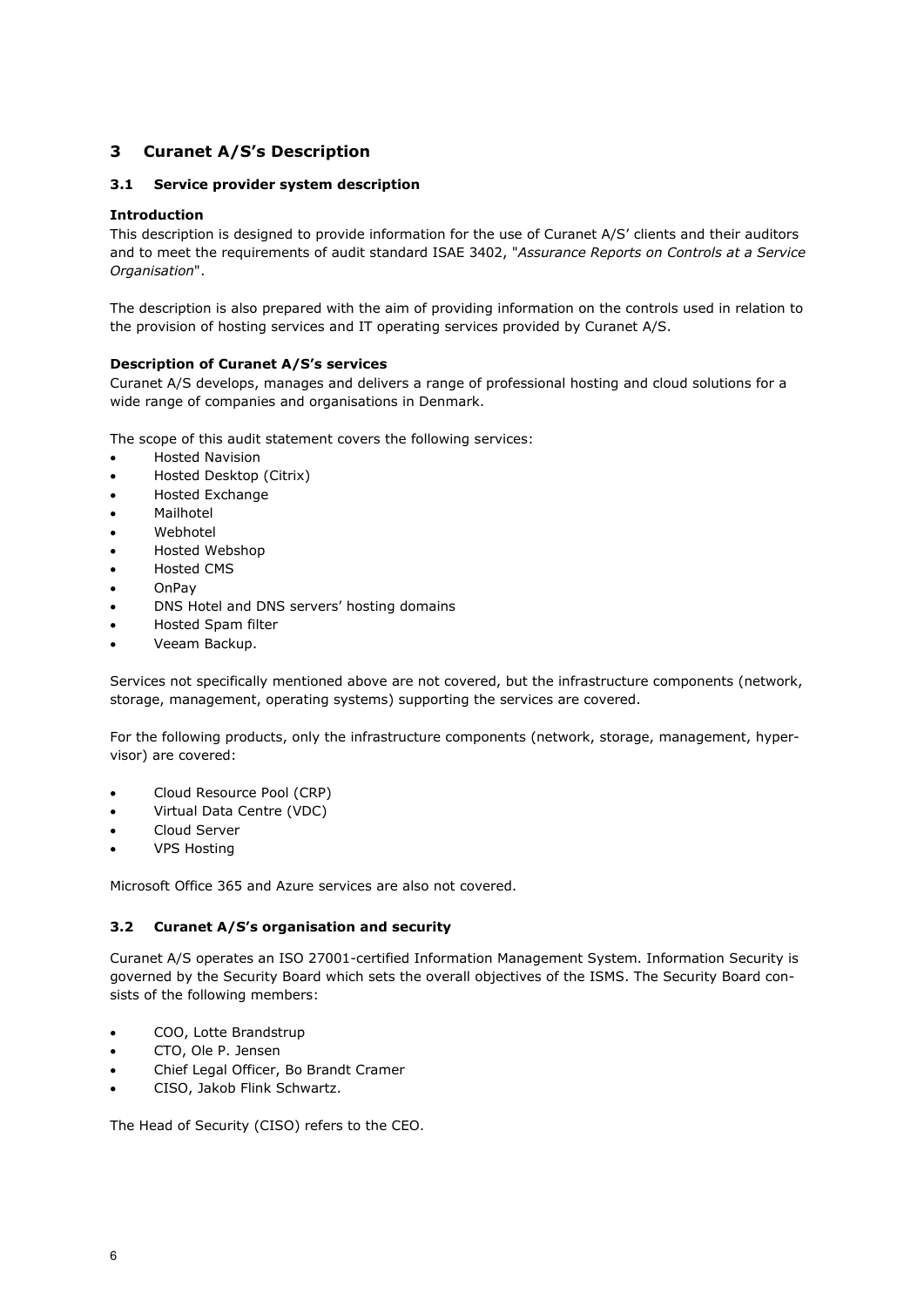The group meets quarterly and on an ad hoc basis to set and follow up on IT security objectives and risks.

# **Risk management at Curanet A/S**

Risk management is implemented in Curanet A/S as an integral part of Curanet A/S's processes. A risk register is continuously maintained throughout the year, containing the most significant risks to Curanet A/S's operation of services. Risk treatment plans are defined and tracked for risks that fall outside our risk acceptance criteria. The risk register is reviewed at least annually and approved by the Security Board.

#### **3.3 Control framework, control structure and control implementation criteria**

Curanet A/S's IT security policy, established processes and controls include all systems and services offered to customers. The continued work on adapting and improving Curanet A/S's security measures is ongoing in cooperation with highly qualified specialists.

The criteria and scope of the control implementation at Curanet A/S were established in 2020 on the basis of the ISO 27001 and ISO 27002 standards. Based on this control framework, relevant control areas and control activities are implemented on the services provided by Curanet A/S.

The following essential control areas shall be included in the overall control environment:

- Information Security Policies (A.5.1)
- User Access Management (A.9.2)
- System and application access control (A.9.4)
- Operational procedures and responsibilities (A.12.1)
- Backup (A.12.3)
- Logging and monitoring (A.12.4)
- Technical vulnerability management (A.12.6)
- Supplier service delivery management (A.15.2)
- Information security aspects of business continuity management (A.17.1)

#### **3.4 Established control environment**

Each area is described in detail in the following sections.

# **Information security (A.5.1)**

#### *Objective*

A management-approved information security policy is based on an IT risk analysis and is communicated to relevant employees in the company.

#### *Procedures and controls used*

Curanet A/S identifies relevant IT risks on established services to customers. This is done through an ongoing risk assessment at Curanet A/S. The risk assessment is approved annually by the Security Board.

Information security policy is available for all employees and communicated to all employees at least annually. Other material changes are communicated on an ad hoc basis.

#### *Timing of the control*

The IT risk analysis and IT security policy are reviewed at least annually. Information security policy is communicated annually.

#### *Who performs the control?*

The risk assessment and the annual review of policies are approved by the Security Board.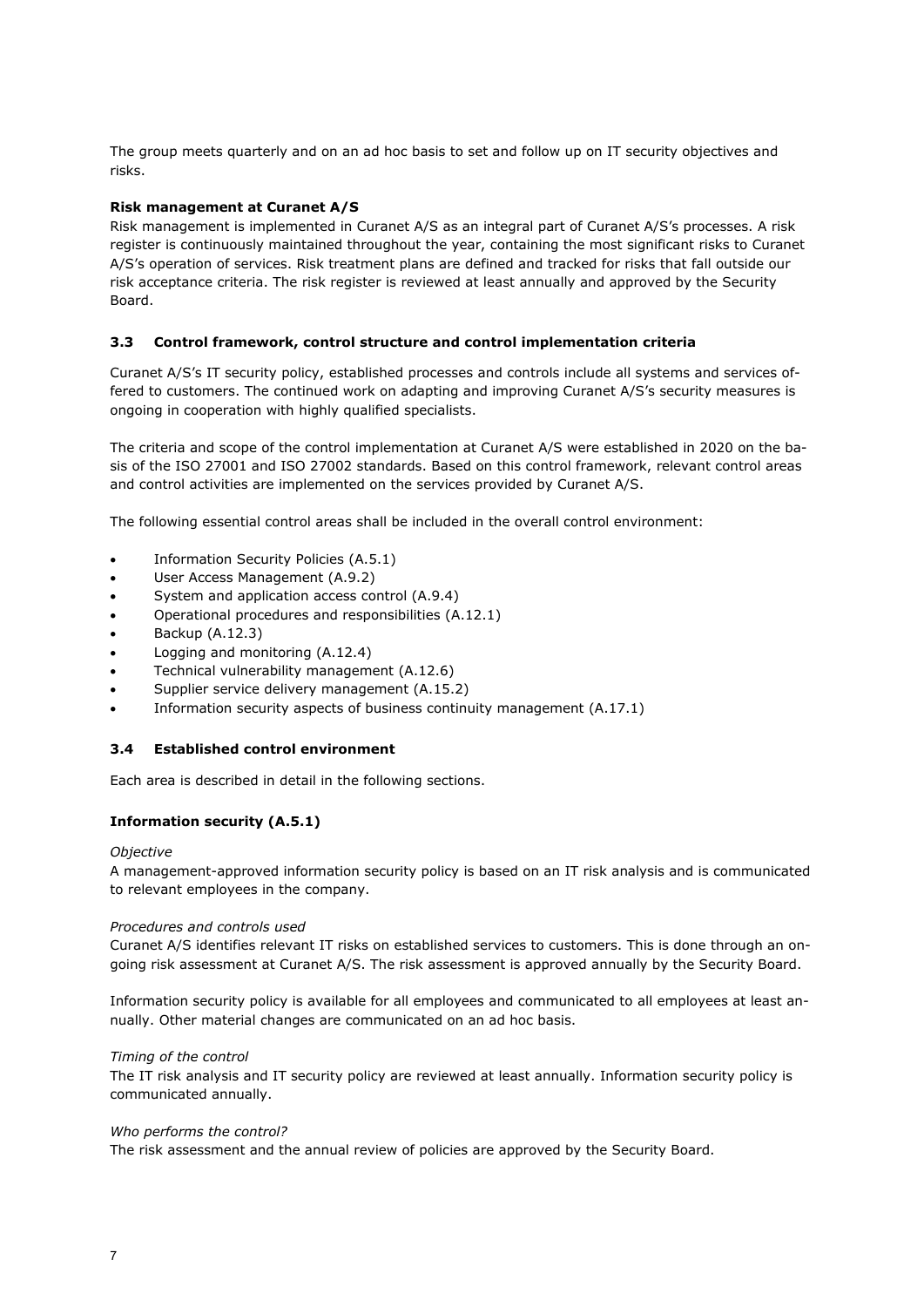#### *Control documentation*

Information Security policy and risk assessment are versioned, and Security Board has approved. Minutes of Security Board meetings are kept.

#### **User Access Management (A.9.2)**

## *Objective*

To ensure authorised user access and to prevent unauthorised access to systems and services.

#### *Procedures and controls used*

A formal process ensures new users are provisioned based on managers approval. Access rights are based on access profiles related to their job function.

A formal process ensures that users access rights are revoked, and users are disabled or de-registered on termination of employment or contract.

Privileged access rights are given on a need-to-use basis based on their functional roles.

A quarterly review of users ensures that any inactive users or users without work-related need for the privileges are removed.

#### *Timing of the control*

The user creation check occurs whenever Curanet A/S has a new employee. User de-registration is done when an employee is leaving Curanet A/S. Checks on inactive users and users with administrative rights are carried out quarterly.

#### *Who performs the control?*

The operations department of Curanet A/S is responsible for compliance with the access procedures.

#### *Control documentation*

Documentation on registration, de-registration and reviews of users are kept in Curanet A/S's internal ticketing system.

#### **System and application access control (A.9.4)**

#### *Objective*

To prevent unauthorised access to systems and applications.

#### *Procedures and controls used*

Access to Curanet A/S's assets happens through a secure logon process. Users are stored in a central user database. Password requirements and lock-out procedures are handled by internal Windows Active Directory. Password and lock-out settings are based on Curanet A/S's risk assessment.

All access from external or untrusted networks require MFA.

*Timing of the control* User verification happens at logon.

*Who performs the control?* Curanet A/S's internal Windows Active Directory.

*Control documentation* Logins are logged. Group policies and MFA system configuration.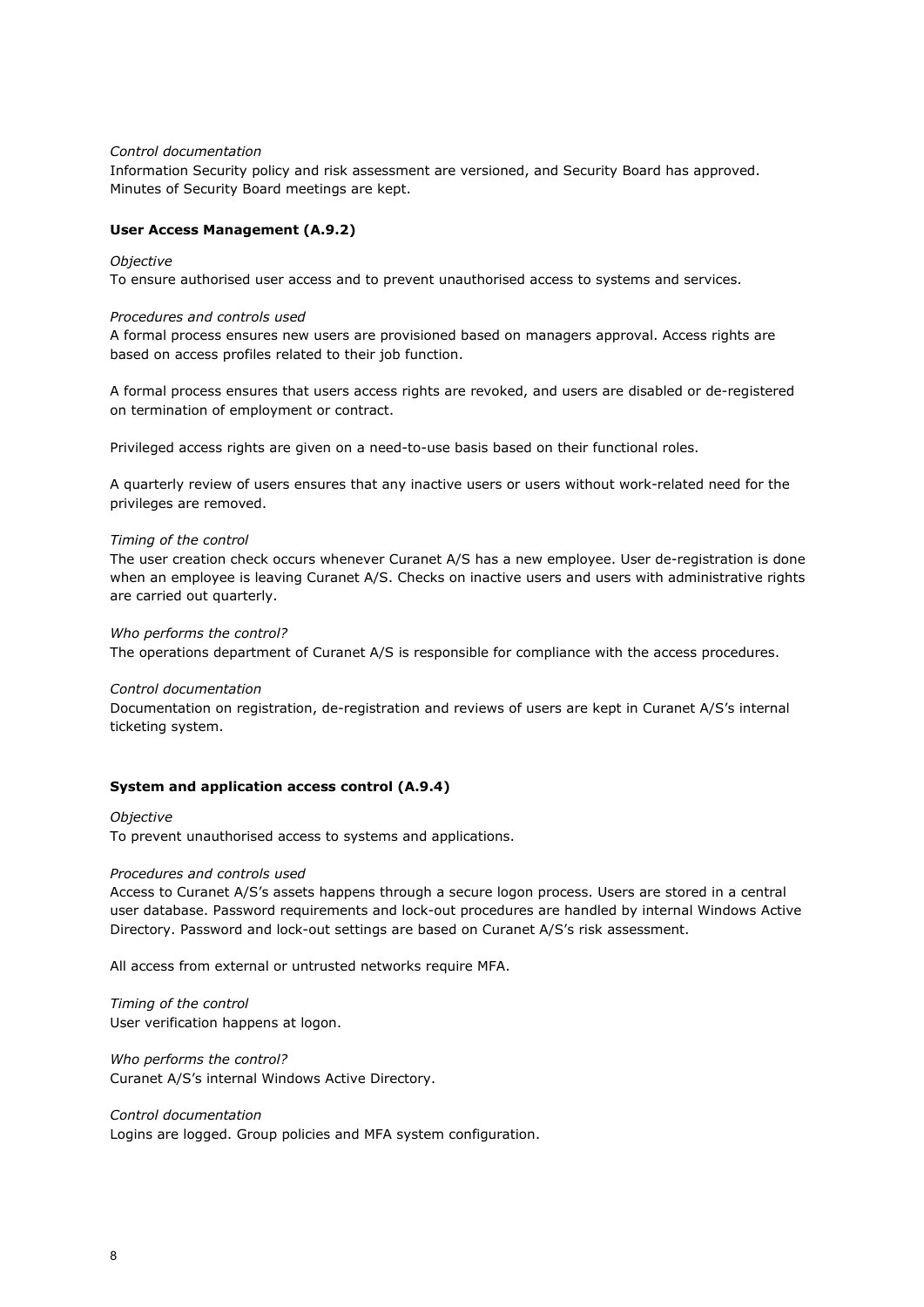# **Operational procedures and responsibilities (A.12.1)**

# *Objective*

To ensure correct and secure operations of information processing facilities by: Ensuring that changes to systems are consistent and controlled.

## *Procedures and controls used*

Changes to Curanet A/S's Operations Management System are controlled and documented through:

- Version control
- Code review
- Static code analysis.

Change management to systems follows a standardised process. Changes are documented in the internal ticketing system and communicated to customers. Changes must contain a description of impact for the customers, timeframe, and a description of affected services.

*Timing of the control* When changes are planned or executed.

*Who performs the control?*

The person planning or executing the change.

#### *Control documentation*

Changes to Operations Management System is registered in Git and supporting systems. Changes to systems are registered and communicated to customers via the internal change announcement system.

# **Configuration baseline (A.12.1)**

#### *Objective*

To ensure correct and secure operations of information processing facilities by: Ensuring that customers' servers are deployed according to our security baseline.

#### *Procedures and controls used*

Customers' servers are deployed based on our configuration baseline. This includes requirements for automatic patching, firewall settings and password policy.

Configuration baselines is reviewed at least annually.

*Timing of the control*

When customers' servers are deployed. Review of baseline is performed annually.

#### *Who performs the control?*

Deployment is automated by the deployment system. Review is done via peer review.

#### *Control documentation*

Deployment is logged in the deployment system, and the peer review is documented in an internal ticket.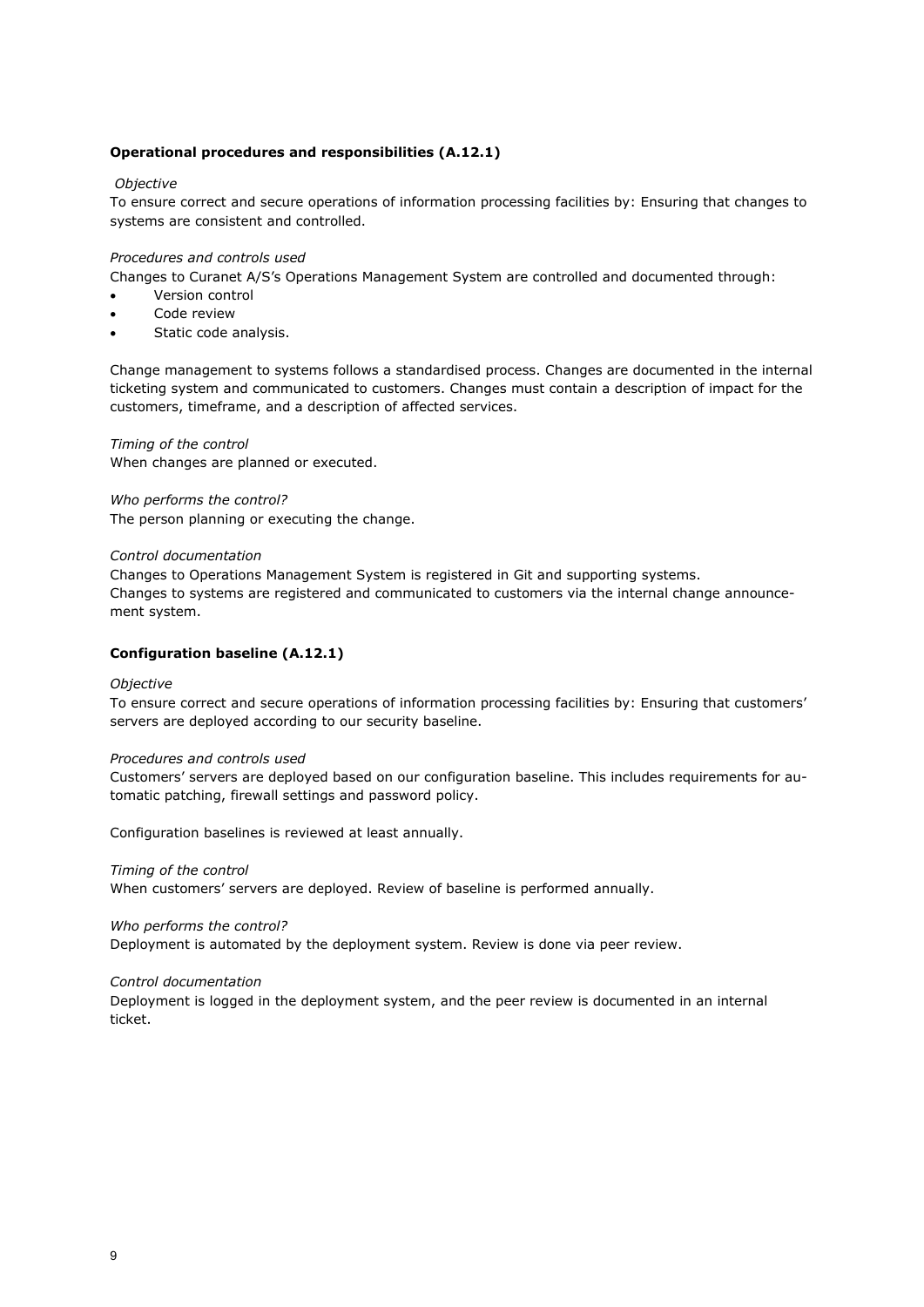# **Capacity management (A.12.1)**

# *Objective*

To ensure correct and secure operations of information processing facilities by: Ensuring availability of systems and services.

## *Procedures and controls used*

Servers are monitored for availability on predefined services based on the categorisation and the type of the server. Alerts are raised when service checks fails and handled by Operations staff. Repetitive alerts are escalated for further root cause analysis.

# *Timing of the control*

Services are checked every five minutes. Summary of repetitive alerts is generated daily.

# *Who performs the control?*

Monitoring system checks services. Repetitive alerts are checked by Operations staff.

# *Control documentation* Alerts are logged in Operations Management System.

# **Backup (A.12.3)**

# *Objective*

To protect against loss of data for systems within Curanet A/S's responsibility.

#### *Scope*

The scope of the report covers public systems providing services to customers where backup is included, i.e. Hosted Exchange, Webhotel, Hosted Desktop, Hosted Navision, VPS Server.

Internal systems providing services internally, i.e. corp. email, CMDB, Intranet, management systems.

Operation of the IBM Spectrum (TSM) service is outsourced to B4Restore. Curanet A/S still handles configuration and monitoring of backup jobs and the service is still housed at Curanet A/S-operated data centre sites. Therefore, this has not affected the controls in section 4.

#### Out of scope:

- Services without backup included:
	- o Virtual servers: Cloud Server, Cloud Resource Pool (CRP), Virtual Data Centre (VDC)
	- $\circ$  Backup services provided where the customer manages the backup jobs and monitors backup jobs
	- o Restore testing We guarantee the integrity of our backup systems, but only the customer can test if their backup is valid.

#### *Procedures and controls used*

For "public systems providing services to customers", we guarantee backup of data with 14 days retention and recovery point objective of 24 hours, if there is no disruption to the backup job.

For "Internal systems providing services internally", we guarantee backup so they can be recovered again.

Backups are always stored in a different data centre than where production data is stored. Backup data is replicated to another data centre site daily.

Integrity of backup systems is continuously insured by restore jobs internally and by customers.

We continuously test our restore capabilities by restoring internal systems and customer systems. Customers can ad-hoc order restore tests of their specific systems.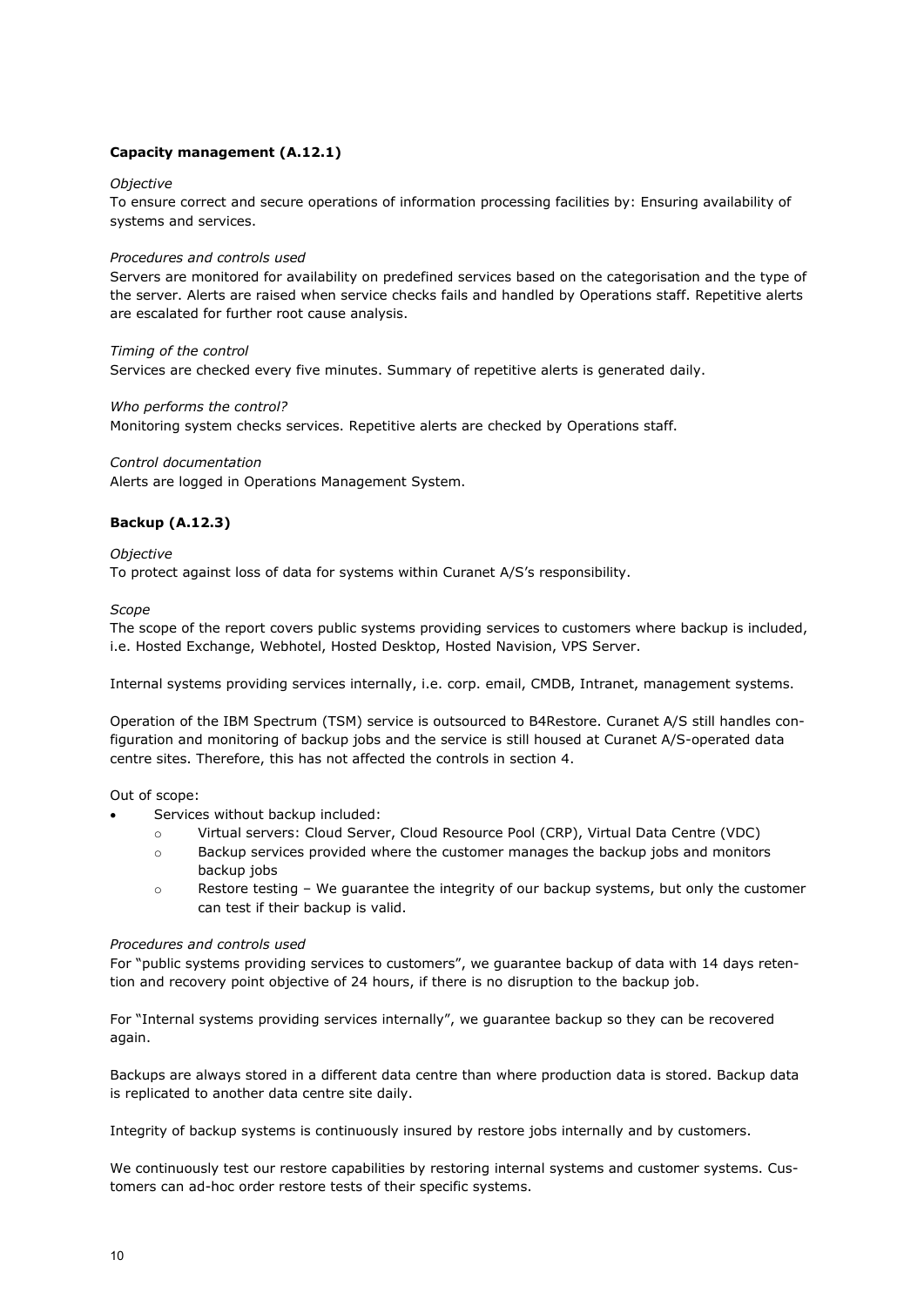There is an automated procedure for daily follow-ups on failed backup jobs. If a backup job fails consecutively two days in a row, a ticket is raised. If a backup job fails three times over a period of 14 days, a ticket is raised.

# *Timing of the control*

Automatic backup has been established and restore tests are carried out at least once a year.

#### *Who performs the control?*

The operations department is responsible for the day-to-day control of backup logs.

# *Control documentation*

Backup log is stored in Curanet A/S's asset management system.

# **Logging (A.12.4)**

*Objective* To record events and generate evidence.

Procedures and controls used Events from critical systems are logged to central log management platform.

Extended Detection and Response (XDR) platform logs and ships events off site for protection. XDR platform monitors for malicious behaviour. Alerts are raised to Operations staff for investigation.

*Timing of the control* Continuously.

*Who performs the control?* Operations team investigates events raised.

*Control documentation* Logs stored in log management platform and events are stored in the XDR platform.

#### **Technical vulnerability management (A.12.6)**

*Objective* To prevent exploitation of technical vulnerabilities through patch management.

## *Procedures and controls used*

For operating systems Windows and Linux servers, security patches are installed continuously throughout the year, and exceptions are documented.

For hypervisors, security patches are evaluated by system owner and installed appropriately.

For hardware devices, security patches are evaluated by system owner and installed appropriately.

*Timing of the control* The update check is automated through the respective patch platforms.

## *Who performs the control?*

The operations department is responsible for carrying out updates and checking them.

#### *Control documentation*

Documented in the patch management platform. On each server, a list of patches installed is available. Evaluated patches are documented in tickets.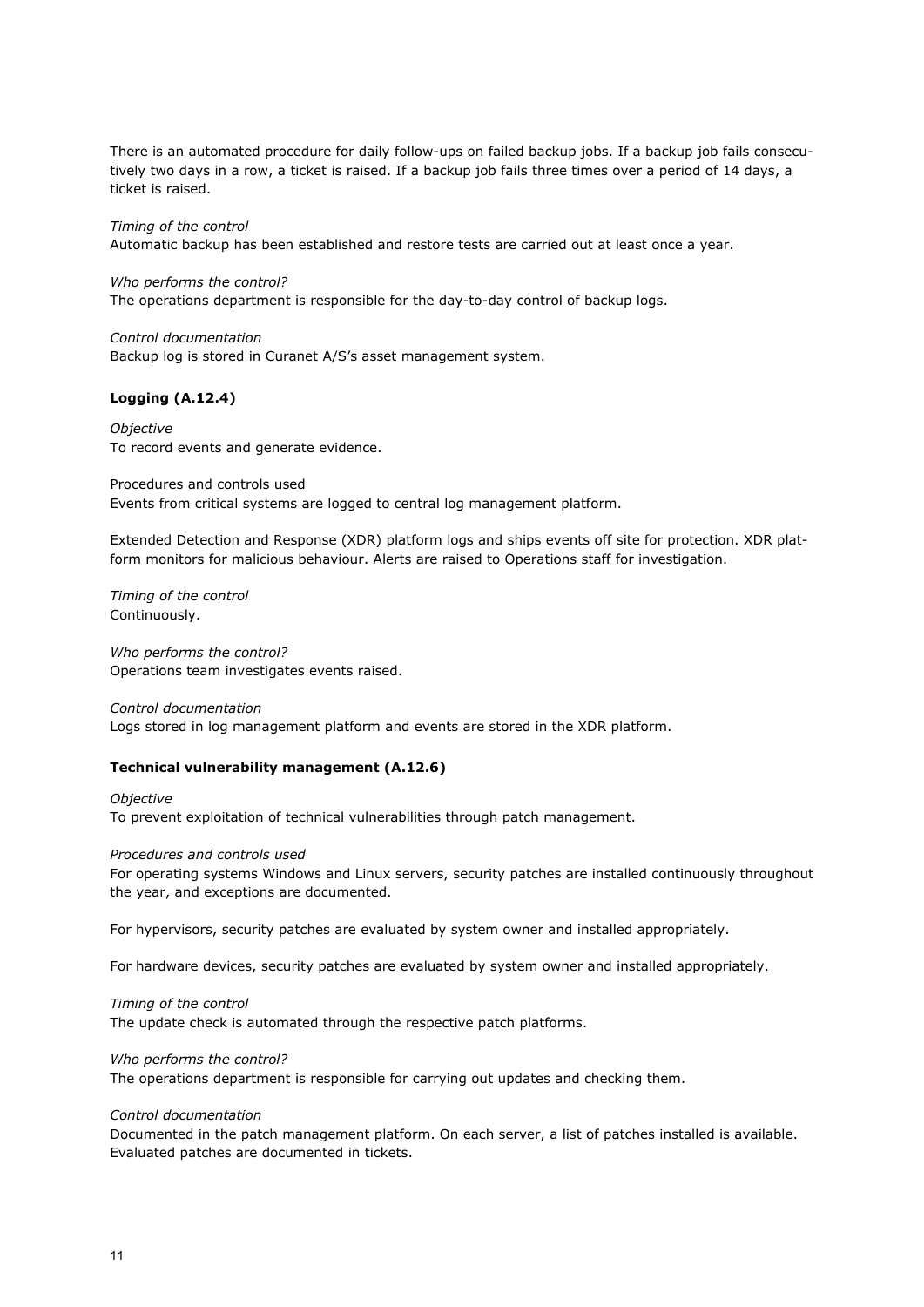# **Supplier services delivery management (A.15.2)**

#### *Objective*

To maintain an agreed level of information security and service delivery in line with supplier agreements.

#### *Procedures and controls used*

Conduct review of independent auditor's reports, if available, and assess issues identified. Conduct physical inspection of supplier services in data centres.

#### *Timing of the control*

The review of the supplier's audit reports, and the review of supplier's services are performed annually.

*Who performs the control?* CISO and Infrastructure

#### *Control documentation*

Documented review of supplier audit reports is stored in the internal documentation system. Documented review of supplier services is stored in the internal ticketing system.

#### **Business continuity planning and testing (A.17.1)**

#### *Objective*

Planning for resuming business and services after any type of major incident.

## *Procedures and controls used*

*Curanet A/S* has established a contingency plan, which generally sets out guidelines on how to deal with any type of emergency situation. The contingency plan is approved annually by Curanet A/S's management.

The contingency plan shall be reviewed on an ongoing basis and at least once a year.

#### *Timing of the control*

The contingency plan shall be reviewed and approved annually.

#### *Who performs the control?*

The Information Security department is to review, and management is to approve.

#### *Control documentation*

The contingency plan is versioned. There is evidence of actions taken in connection with the 'dry run' of the contingency plan.

# **3.5 Additional information on the established control environment and conditions to be observed by client auditors (complementary controls)**

#### **Service delivery**

The controls described in Curanet A/S's system description is based on Curanet A/S's standard terms. As a result, customer agreements which differ from Curanet A/S's standard terms are not covered by the scope of this auditor's report. Customers and their auditors should assess whether the control scope in this auditor's report can be used in assessing the general IT controls at Curanet A/S in relation to operations and hosting services provided from Curanet A/S to the customer. Customers and their auditors should also themselves identify any other material risks related to their environment.

## **User Management**

Curanet A/S provides access and assigns access privileges in accordance with customer instructions as they are registered through the Service Desk or Control Panels. Curanet A/S is not responsible for the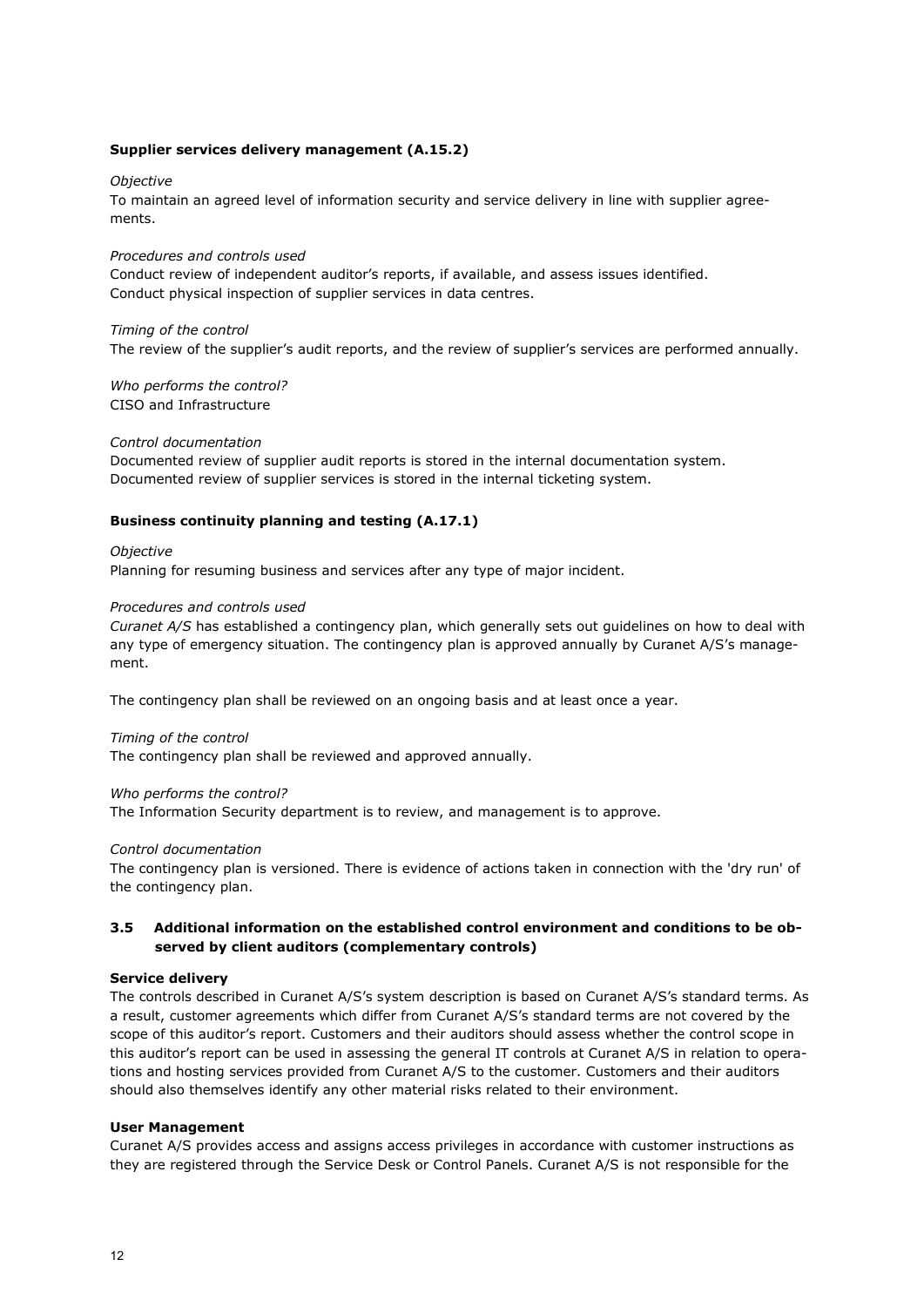accuracy of information about users, and it is therefore the responsibility of customers to ensure that accesses and rights to systems and applications are allocated in accordance with the customers' own expectations for appropriate user management, including segregation of duties and periodic reassessment in the system environments hosted and operated by Curanet A/S. If desired, the customer can create users on the individual servers themselves – controls related to this process are the responsibilities of the customers.

# **Logical security configuration**

Curanet A/S has configured logical security on its own infrastructure for providing operating and hosting services to its customers. Establishing and configuring logical security in customers' own environments are the responsibilities of the customers, and it is the responsibility of the customers to verify that these security configurations are consistent with the desired level of security.

# **Logging**

Logging inside the customers' environments is the responsibility of the customers. Thus, each customer should ensure appropriate controls for configuration and monitoring of logs.

#### **Backup**

It is the customer's own responsibility to ensure that backup is set up according to the customer's own needs. Recovery of customer data from backup systems is only tested when a specific agreement has been reached with the customer or if Curanet A/S receives a request from the customer with a specific request. According to Curanet A/S's procedures, it is subsequently the customer's responsibility to ensure that completed restore can be used as intended in the respective environments.

# **Contingency planning**

Curanet A/S has set up general contingency planning that includes Curanet A/S's own infrastructure. Customers should therefore independently assess whether additional procedures or contingency plans need to be implemented, including verification thereof.

# **Compliance with relevant legislation**

Curanet A/S is not responsible for applications that are run on the hosted equipment. It is therefore the responsibility of customers to establish reassuring controls in the applications, including that they support compliance with the Danish Accounting Act, the Personal Data Act, the Financial Business Act and/or other relevant legislation.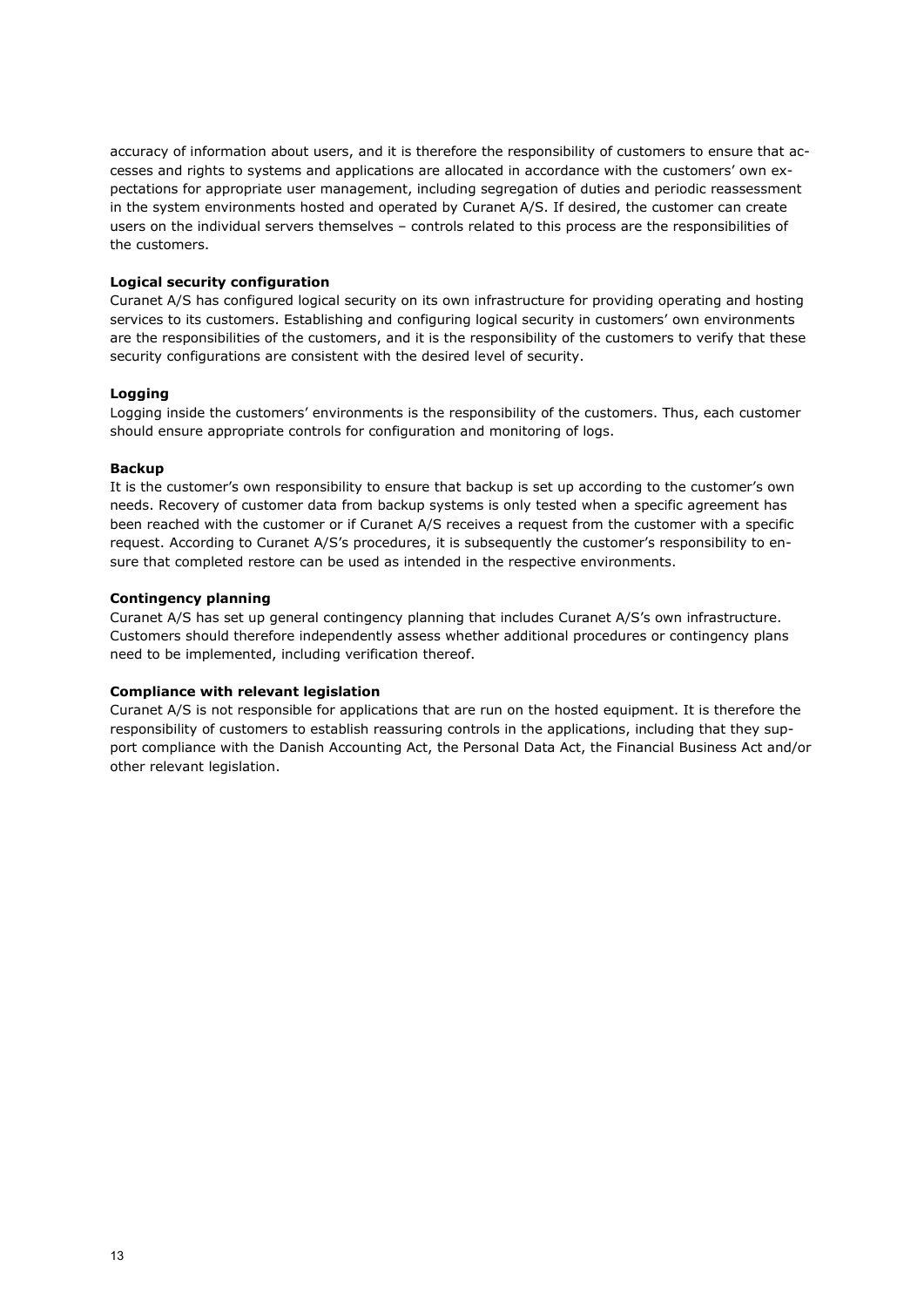# <span id="page-15-0"></span>**4 Curanet A/S's Control Objectives and Related Controls, and Deloitte's Tests of Controls and Results of Tests**

# **4.1 Introduction**

This report is intended to provide Curanet A/S's customers with information about the controls at Curanet A/S that may affect the processing of user organisations' transactions and also to provide Curanet A/S's customers with information about the operating effectiveness of the controls that were tested.

This report, when combined with an understanding and assessment of the controls at user organisations, is intended to assist user auditors in (1) planning the audit of user organisations' financial statements and in (2) assessing control risk for assertions in user organisations' financial statements that may be affected by controls at Curanet A/S.

Our testing of Curanet A/S's controls was restricted to the control objectives and related controls listed in the matrices in this section of the report and was not extended to controls described in the system description but not included in the aforementioned matrices, or to controls that may be in effect at user organisations. It is each user auditor's responsibility to evaluate this information in relation to the controls in place at each user organisation. If certain complementary controls are not in place at user organisations, Curanet A/S's controls may not compensate for such weaknesses.

Curanet A/S's system description does not include control objectives and associated controls at the subservice organisation. Curanet A/S uses the following sub-suppliers to deliver physical and environmental security of production environments and storage of backup.

- Fuzion A/S:
	- o Housing
	- o Physical and environmental security of production environment
- GlobalConnect A/S:
	- o Housing
	- o Physical and environmental security of production environment
- Cibicom A/S:
	- $\circ$  Housing
	- o Physical and environmental security of production environment
	- o Storage of backup.

Additionally, Curanet A/S uses the subservice provider, SentinelOne, for cloud storage and reporting logic for a subset of logging and monitoring on critical platforms.

The customers' own auditors should gain assurance through inspection of auditor's reports from the subservice organisations to collectively assess whether all relevant controls have been covered considering their clients' control environments as a whole.

# **4.2 Test of Controls**

The test of controls performed consists of one or more of the following methods:

| Method         | <b>Description</b>                                                                                                                                                                                                                                                                                                                                                                           |
|----------------|----------------------------------------------------------------------------------------------------------------------------------------------------------------------------------------------------------------------------------------------------------------------------------------------------------------------------------------------------------------------------------------------|
| <b>Inquiry</b> | Interview, i.e., inquiry with selected personnel at Curanet A/S                                                                                                                                                                                                                                                                                                                              |
| Observation    | Observation of the execution of control                                                                                                                                                                                                                                                                                                                                                      |
| Inspection     | Review and evaluation of policies, procedures, and documentation con-<br>cerning the performance of the control. This includes reading and evaluat-<br>ing reports and other documentation to assess whether specific controls<br>are designed and implemented. Furthermore, it is assessed whether con-<br>trols are monitored and supervised adequately and at appropriate inter-<br>vals. |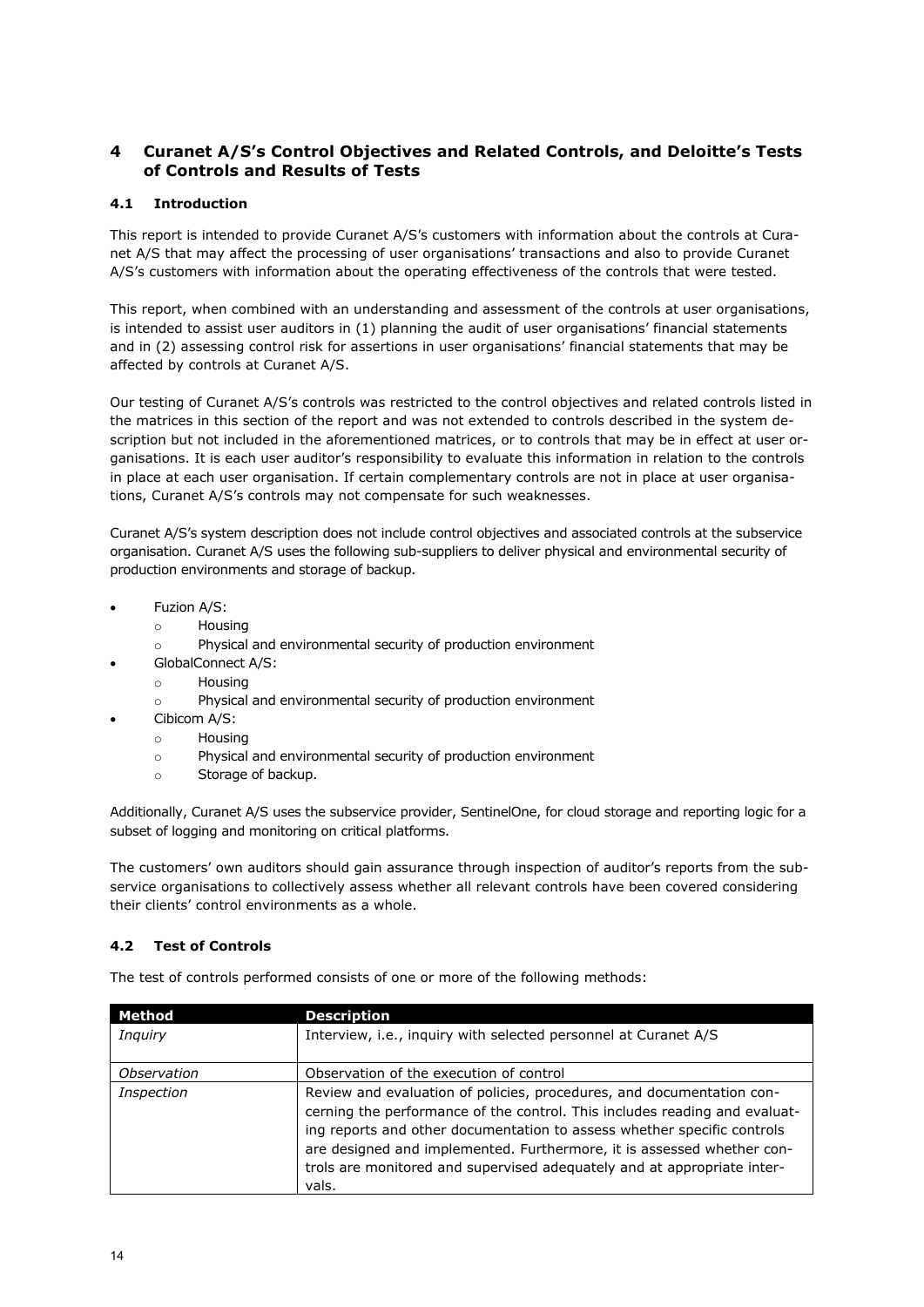| Re-performance of con- | Repetition of the relevant control to verify that the control functions as in- |
|------------------------|--------------------------------------------------------------------------------|
| trol                   | tended                                                                         |

# **4.3 Test of Operating Effectiveness**

Our test of the operating effectiveness of controls includes such tests as we consider necessary to evaluate whether those controls performed, and the extent of compliance with them, were sufficient to provide reasonable, but not absolute, assurance that the specific control objectives were achieved throughout the period from 01.01.2021 to 31.12.2021.

Our test of the operating effectiveness of controls was designed to cover a representative number of transactions throughout the period from 01.01.2021 to 31.12.2021 for each of the controls listed in this section, which are designed to achieve the specific control objectives.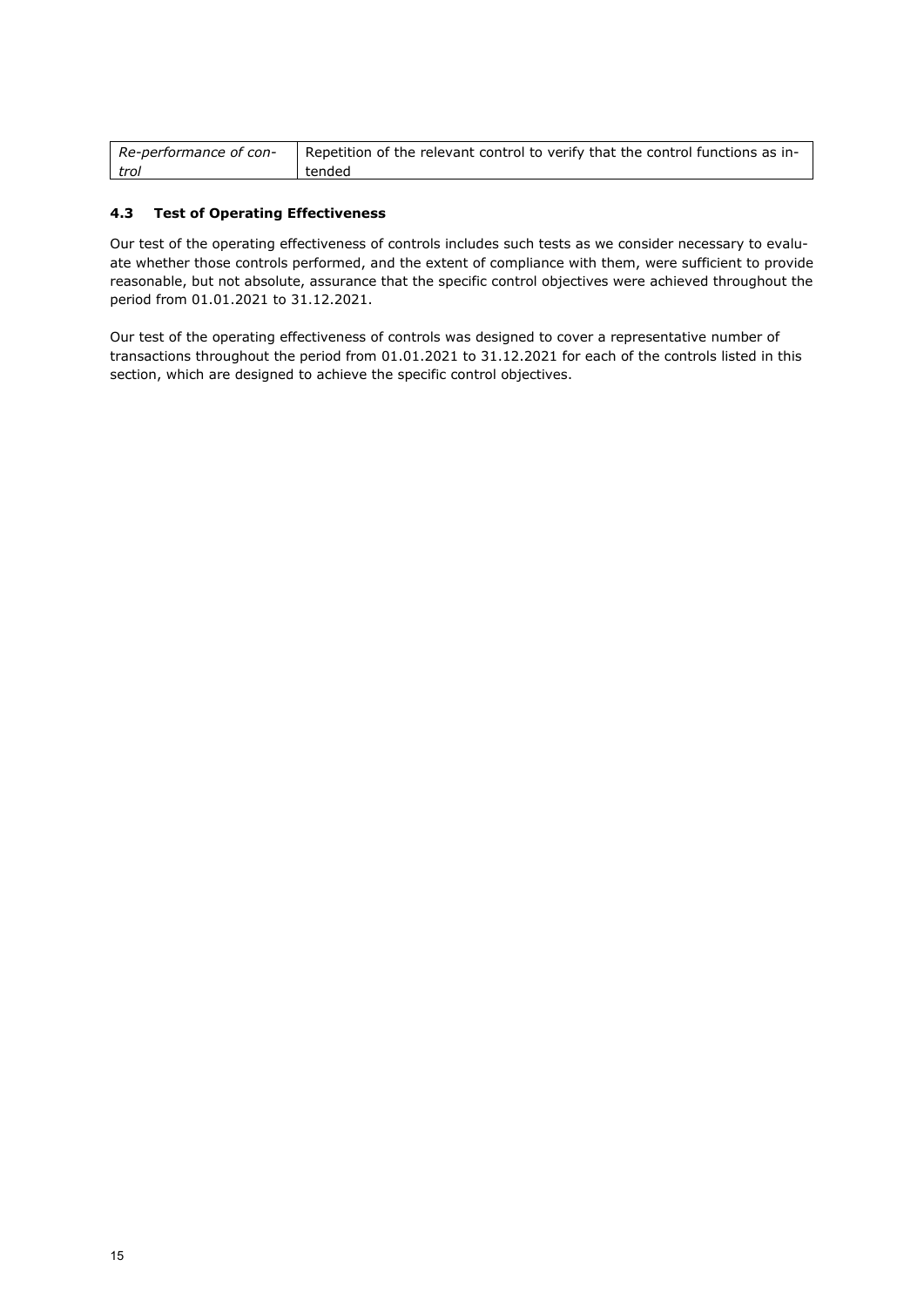# **4.4 Control Objectives, Controls, and Test Results**

# **4.4.1 Information Security Policies (A.5.1)**

Objective: A management-approved information security policy is based on an IT risk analysis and is communicated to relevant employees in the company.

| ID                                                                 | <b>Control specified by Curanet A/S</b>                                                                                                                           | <b>Control performed by Deloitte</b>                                                                                                   | <b>Conclusion</b>    |
|--------------------------------------------------------------------|-------------------------------------------------------------------------------------------------------------------------------------------------------------------|----------------------------------------------------------------------------------------------------------------------------------------|----------------------|
| A.5.1.1<br>Policies for informa-<br>tion security                  | Information security policies are documented and commu-<br>nicated to employees.                                                                                  | Deloitte inspected that the information security policy and<br>selected sub-policies are documented, and available on Con-<br>fluence. | No deviations noted. |
|                                                                    |                                                                                                                                                                   | Deloitte inspected that the updated employee information<br>security policy, has been communicated to employees via<br>the intranet.   |                      |
| A.5.1.2<br>Review of the poli-<br>cies for information<br>security | Information security policies are reviewed and approved<br>at least annually.                                                                                     | Deloitte inspected that the information security policy was<br>reviewed and approved in November 2021.                                 | No deviations noted. |
| A.5.2.1<br>IT Risk Analysis                                        | Information security risk assessment of critical risks to<br>Curanet A/S operations of infrastructure is documented,<br>reviewed at least annually, and approved. | Deloitte inspected the IT risk analysis and verified that it<br>was updated in the audit period.                                       | No deviations noted. |
|                                                                    |                                                                                                                                                                   | Deloitte verified that the IT risk analysis had been approved<br>by the security board.                                                |                      |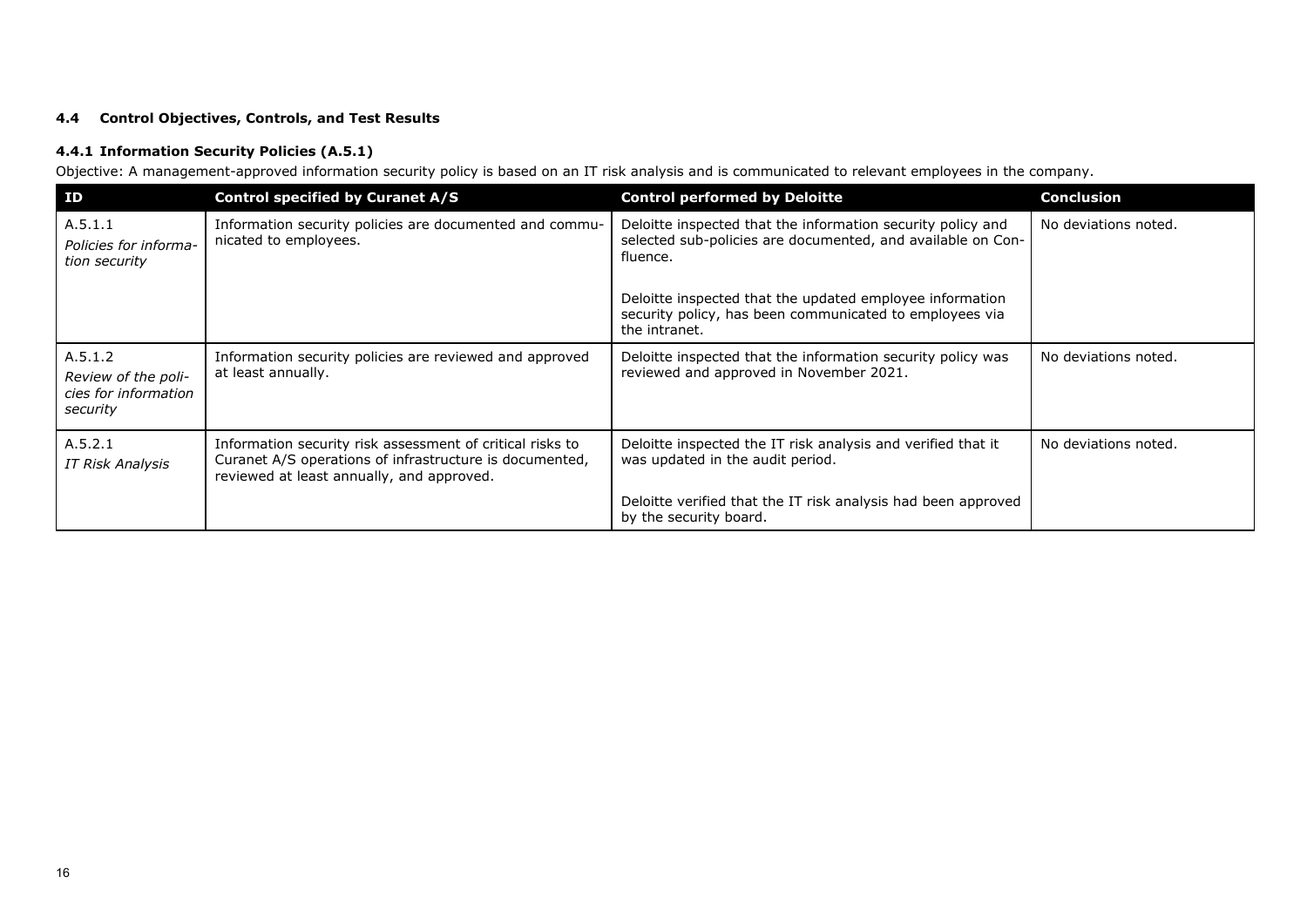# **4.4.2 User Access Management (A.9.2)**

Objective: To ensure authorised user access and to prevent unauthorised access to systems and services.

| ID                                                        | <b>Control specified by Curanet A/S</b>                                                                                                                                                                                                       | <b>Control performed by Deloitte</b>                                                                                                                                                                                        | <b>Conclusion</b>    |
|-----------------------------------------------------------|-----------------------------------------------------------------------------------------------------------------------------------------------------------------------------------------------------------------------------------------------|-----------------------------------------------------------------------------------------------------------------------------------------------------------------------------------------------------------------------------|----------------------|
| A.9.2.2<br>User-access provi-<br>sioning                  | Internal users at Curanet A/S are created according to<br>formal creation procedures based on request from man-<br>ager.                                                                                                                      | Deloitte inspected that an Access Management Policy is cov-<br>ering requirements for user access creation and has been<br>reviewed in 2021.                                                                                | No deviations noted. |
|                                                           | All internal users are created in the Windows domain with<br>a personal user account.                                                                                                                                                         | Deloitte inspected, on a sample basis, that user creations<br>are based on a ticket, and that the creation is requested and<br>approved by a manager.                                                                       |                      |
| A.9.2.3<br>Management of<br>privileged access<br>rights   | Privileged access rights are limited to employees at Cura-<br>net A/S with a work-related need.                                                                                                                                               | Deloitte inspected the list of users with privileged access on<br>the two internal Windows domains, and per inquiry with key<br>personnel verified that only users with a work-related need<br>have access.                 | No deviations noted. |
| A.9.2.5<br>Review of user ac-<br>cess rights              | Periodic review of users with privileged access rights is<br>performed, and inactive users as well as users without a<br>work-related need for the access are removed.                                                                        | Deloitte inspected, on a sample basis, that users with privi-<br>leged access rights in the two Windows domains are re-<br>viewed in the audit period, and users without a work-related<br>need for the access are removed. | No deviations noted. |
| A.9.2.6<br>Removal or adjust-<br>ment of access<br>rights | Internal users are disabled prior to or on the termination<br>date of the employees. Furthermore, Curanet A/S per-<br>forms an assessment of whether relevant passwords<br>should be changed. This is documented via the ticketing<br>system. | Deloitte inspected, on a sample basis, that terminated users<br>accounts are disabled according to the procedure.                                                                                                           | No deviations noted. |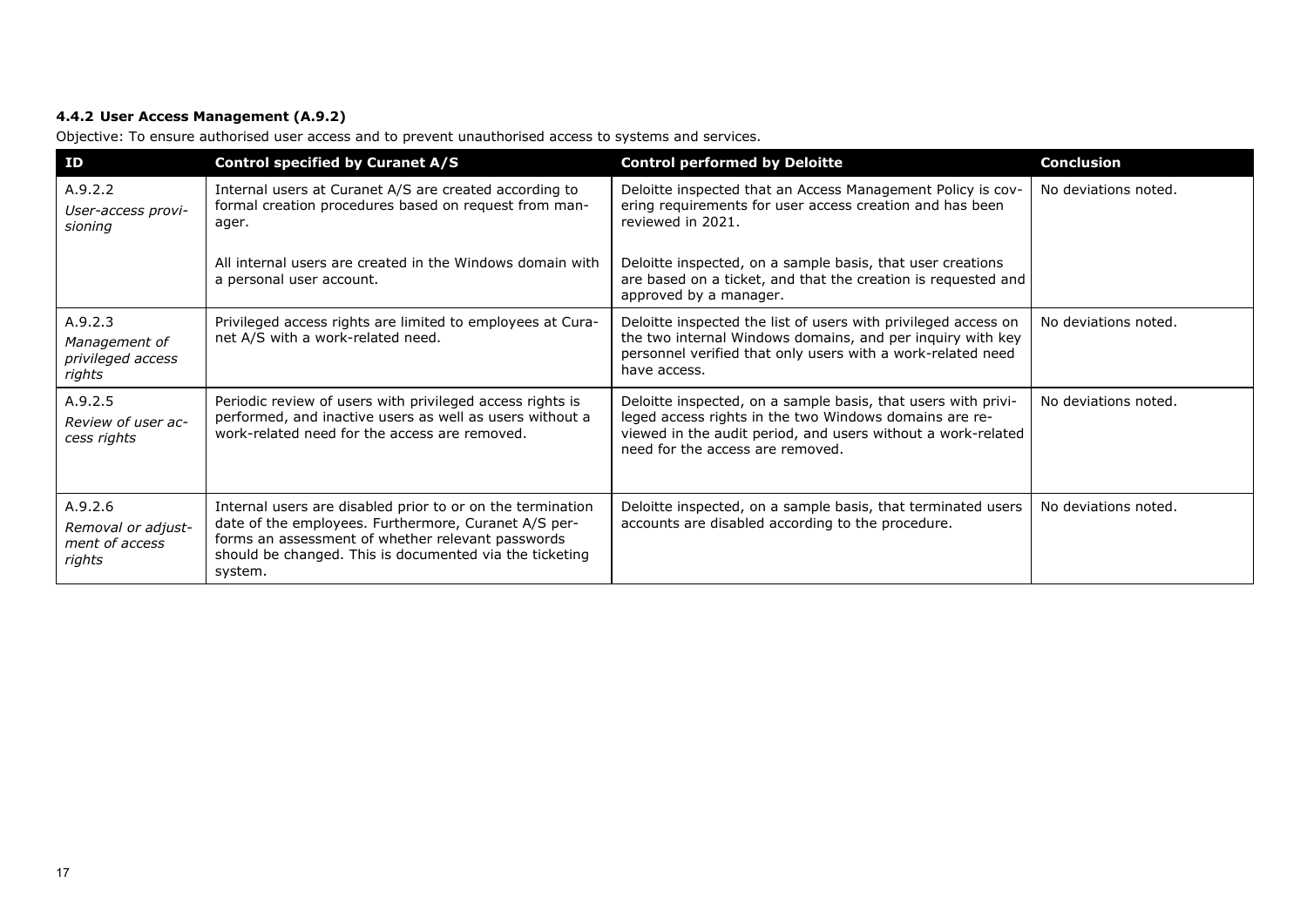# **4.4.3 System and application access control (A.9.4)**

Objective: To prevent unauthorised access to systems and applications.

| ID                                      | <b>Control specified by Curanet A/S</b>                                                                                                                                    | <b>Control performed by Deloitte</b>                                                                                                                                                        | <b>Conclusion</b>    |
|-----------------------------------------|----------------------------------------------------------------------------------------------------------------------------------------------------------------------------|---------------------------------------------------------------------------------------------------------------------------------------------------------------------------------------------|----------------------|
| A.9.4.2<br>Secure logon proce-<br>dures | Access to Curanet A/S's network goes through secure lo-<br>gon in Windows Active Directory, where password is con-<br>figured according to the formalised password policy. | Deloitte inspected the configuration of the password policy<br>on the two internal Windows domains and verified whether<br>it corresponded to the management-approved password pol-<br>icy. | No deviations noted. |
|                                         | MFA is required for access from external networks.                                                                                                                         | Deloitte observed, on a sample basis, employees being vali-<br>dated through MFA.                                                                                                           |                      |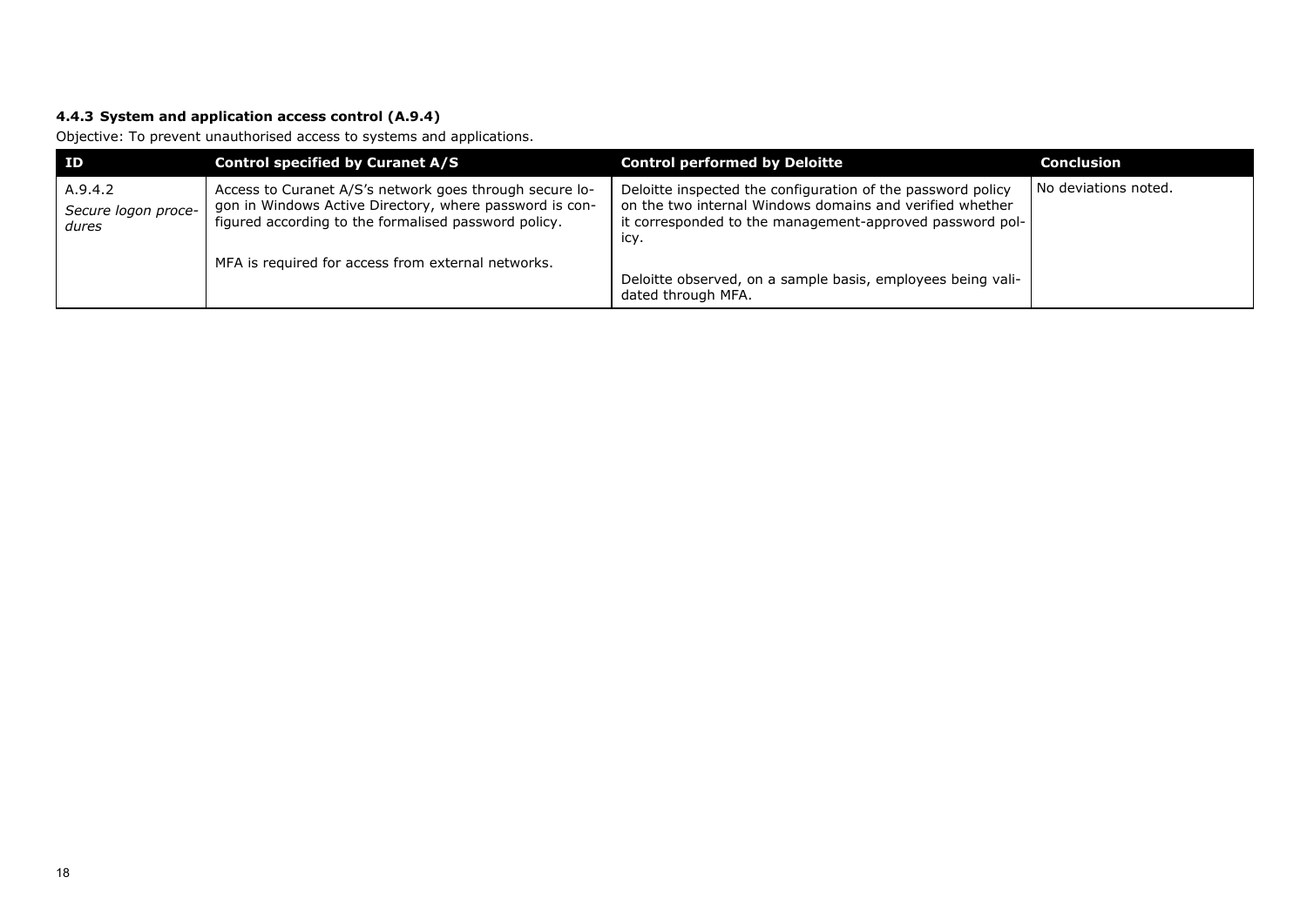# **4.4.4 Operational procedures and responsibilities (A.12.1)**

Objective: To ensure correct and secure operations of information processing facilities by: Ensuring that changes to systems are consistent and controlled; ensuring that customers' servers are deployed according to our security baseline; and ensuring availability of systems and services.

| ID                                                 | <b>Control specified by Curanet A/S</b>                                                                                                                                                                                  | <b>Control performed by Deloitte</b>                                                                                                                                                          | <b>Conclusion</b>    |
|----------------------------------------------------|--------------------------------------------------------------------------------------------------------------------------------------------------------------------------------------------------------------------------|-----------------------------------------------------------------------------------------------------------------------------------------------------------------------------------------------|----------------------|
| A.12.1.2a<br>Change Manage-<br>ment                | Changes to Curanet A/S's Operations Management Sys-<br>tem is controlled and documented through:<br>Version control<br>$\bullet$<br>Code review<br>$\bullet$                                                             | Deloitte inspected the change management procedure and<br>verified with key personnel that the process was valid in the<br>audit period.                                                      | No deviations noted. |
|                                                    | Static code analysis                                                                                                                                                                                                     | Deloitte verified, for one sample, that the system functional-<br>ity supports version control as a standard.                                                                                 |                      |
|                                                    |                                                                                                                                                                                                                          | Deloitte inspected, for selected change samples, that Code<br>review and Static code analysis are performed according to<br>Curanet A/S's requirements.                                       |                      |
| A.12.1.2b<br>Planned changes                       | Planned changes are documented according to a standard-<br>ised process that ensures that maintenance announce-<br>ments are made with the required information.                                                         | Deloitte inquired on the process for changes, and verified<br>that the process is system-supported, to ensure that re-<br>quired information for maintenance announcements is speci-<br>fied. | No deviations noted. |
|                                                    | All maintenance announcements are processed and ap-<br>proved by the CTO.                                                                                                                                                | Deloitte inspected, for selected samples, that all required in-<br>formation is noted on the maintenance announcement and<br>that they are processed and approved by the CTO.                 |                      |
| A.12.1.2c<br>Configuration base-<br>line - Review  | A yearly review of the configuration baseline is performed,<br>and the review is approved by the line manager.                                                                                                           | Deloitte inspected documentation for the performed review<br>of the configuration baseline, and verified that the review<br>was performed, peer reviewed and approved by the line<br>manager. | No deviations noted. |
| A.12.1.2d<br>Configuration base-<br>line - Control | New Windows servers that are created are configured in<br>compliance with actual baselines that have been defined<br>in a number of scripts. This baseline contains specific re-<br>quirements for password and patching | Deloitte inquired with key personnel on the procedure for<br>creating a new VPS server with a Windows operating sys-<br>tem.                                                                  | No deviations noted. |
|                                                    |                                                                                                                                                                                                                          | Deloitte observed whether a newly created Windows server<br>is in compliance with the baseline.                                                                                               |                      |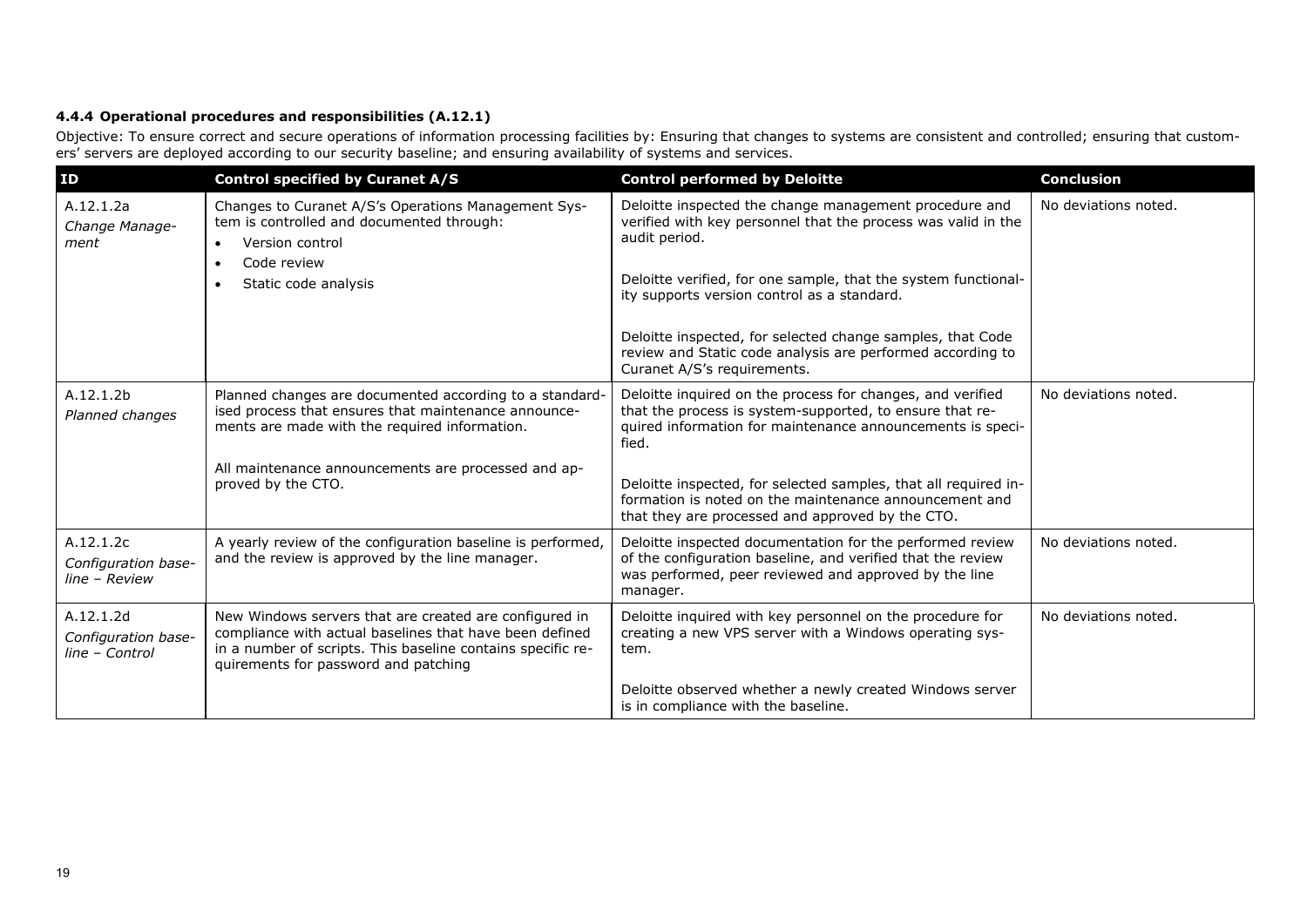| ID                                   | Control specified by Curanet A/S                                                             | <b>Control performed by Deloitte</b>                                                                                                                                                        | <b>Conclusion</b>    |
|--------------------------------------|----------------------------------------------------------------------------------------------|---------------------------------------------------------------------------------------------------------------------------------------------------------------------------------------------|----------------------|
| A.12.1.3<br>Capacity manage-<br>ment | All servers are automatically monitored for availability via<br>the central monitoring tool. | Deloitte inspected, for a sample of servers, that availability<br>monitoring is configured, and verified whether deviations in<br>availability are registered, and any outages are handled. | No deviations noted. |
|                                      | Alerts are pushed to the monitoring screens placed in the<br>operations department.          | Deloitte observed that monitoring screens are placed in the<br>operations department and verified with key personnel that<br>alerts are monitored.                                          |                      |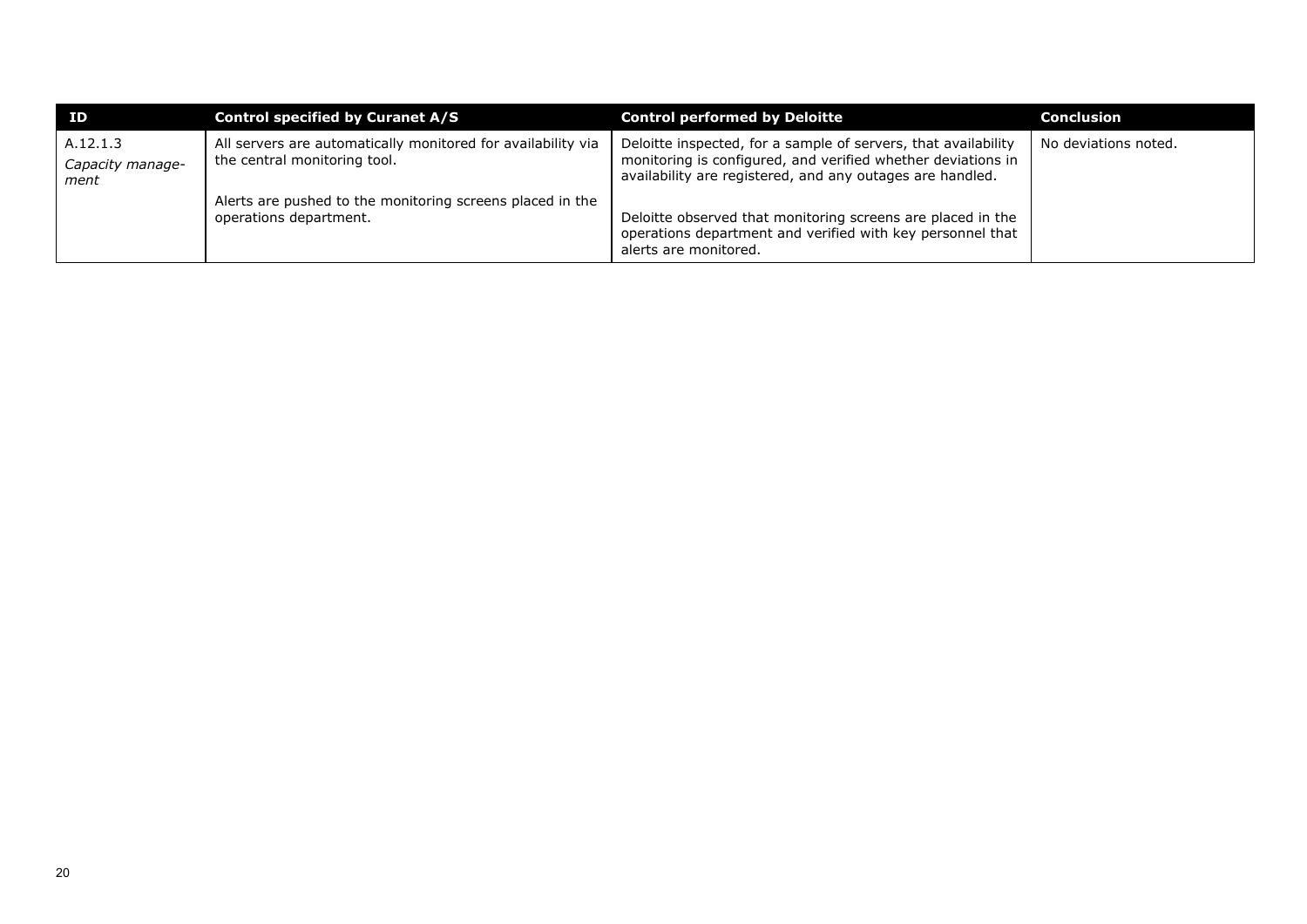# **4.4.5 Backup (A.12.3)**

Objective: To protect against loss of data for systems within Curanet A/S's responsibility.

| ID                                                 | <b>Control specified by Curanet A/S</b>                                                                                                                                          | <b>Control performed by Deloitte</b>                                                                                                                                                                                     | <b>Conclusion</b>    |
|----------------------------------------------------|----------------------------------------------------------------------------------------------------------------------------------------------------------------------------------|--------------------------------------------------------------------------------------------------------------------------------------------------------------------------------------------------------------------------|----------------------|
| A.12.3.1a<br>Information backup<br>- configuration | All Curanet A/S services with backup included are stored<br>for at least 14 days.                                                                                                | Deloitte inspected, for selected server samples, that backup<br>retention is set to at least 14 days.                                                                                                                    | No deviations noted. |
|                                                    | Backup runs daily and reoccurring errors result in a ticket<br>for Operations staff.                                                                                             | Deloitte inspected, for selected server samples, that backup<br>is performed on a daily basis, and for backup errors in-<br>spected that errors are resulting in a ticket that is handled<br>according to the procedure. |                      |
| A.12.3.1c<br>Information backup<br>- locations     | Backup is stored off site away from any production sys-<br>tem.                                                                                                                  | Deloitte inspected for selected server samples that back-ups<br>are stored on different sites than production servers.                                                                                                   | No deviations noted. |
| A.12.3.1d<br>Information backup<br>- restore test  | Curanet A/S performs restores for customers as a part of<br>daily operations and the customers are responsible for<br>verifying that the integrity of the backup data is intact. | Deloitte observed, for one sample, that a restore from back-<br>up could be performed, and subsequently verified the integ-<br>rity of the sampled-restored file.                                                        | No deviations noted. |
|                                                    |                                                                                                                                                                                  | Deloitte inspected documentation, for one sample of a re-<br>store test performed in 2021 and verified that the results<br>were approved by the client.                                                                  |                      |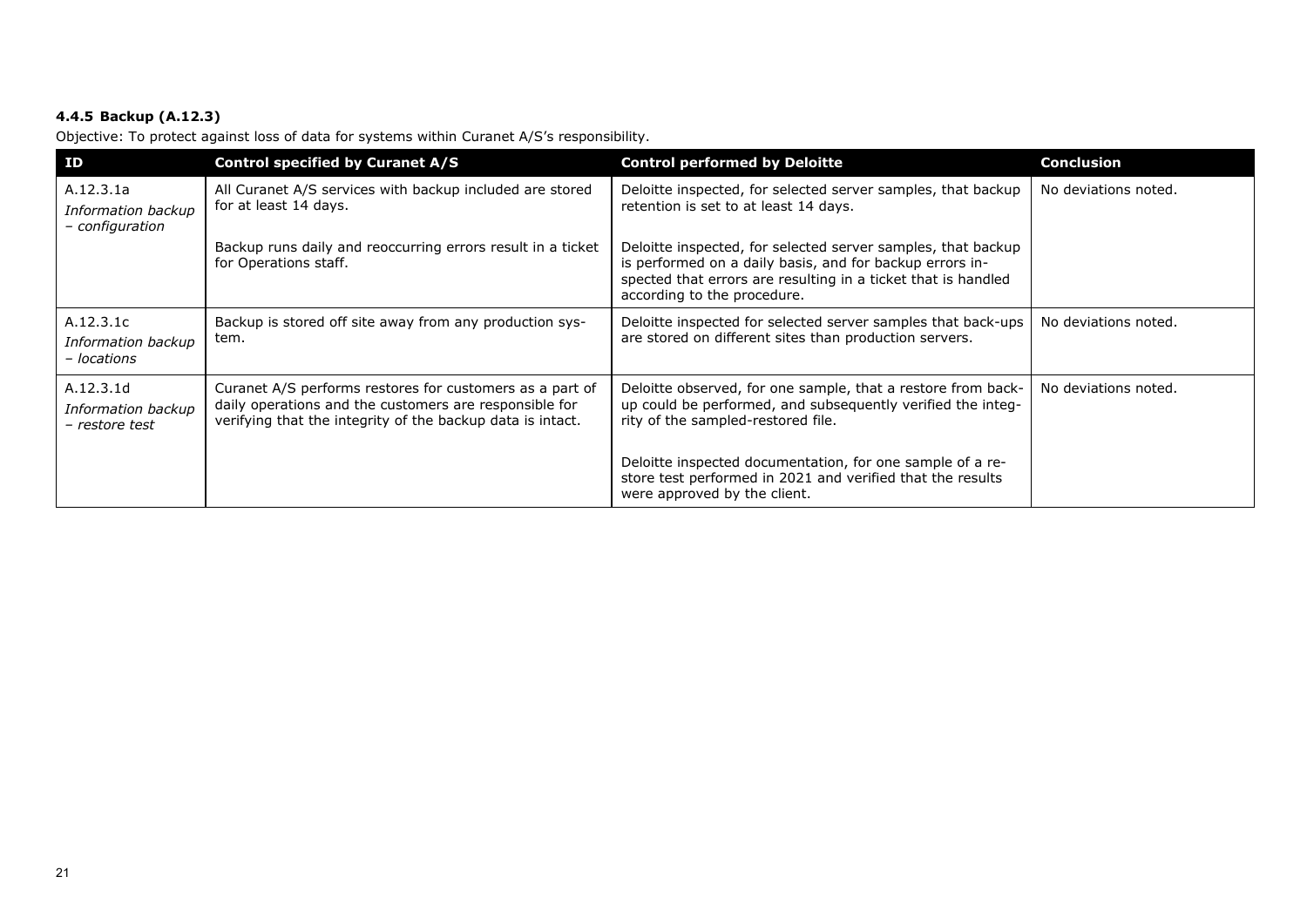# **4.4.6 Logging and monitoring (A.12.4)**

Objective: To record events and generate evidence.

| <b>ID</b>                                      | <b>Control specified by Curanet A/S</b>                                                                     | <b>Control performed by Deloitte</b>                                                                                                                                                                         | <b>Conclusion</b>    |
|------------------------------------------------|-------------------------------------------------------------------------------------------------------------|--------------------------------------------------------------------------------------------------------------------------------------------------------------------------------------------------------------|----------------------|
| A.12.4.1<br>Event logging                      | Event logging is configured for Curanet A/S's critical, cen-<br>tral systems.                               | Deloitte inspected, on a sample basis, that event logging is<br>configured on two internal Windows domain controllers.                                                                                       | No deviations noted. |
|                                                |                                                                                                             | Deloitte inspected whether the same two internal Windows<br>domain controllers were also covered by SentinelOne log-<br>ging.                                                                                |                      |
| A.12.4.2<br>Protection of log in-<br>formation | Curanet A/S's central critical logs are stored at external<br>party and cannot be altered.                  | Deloitte inspected, on a sample basis, that logs from two in-<br>ternal Windows domain controllers were transferred to the<br>log management tool.<br>Deloitte inquired with key personnel whether logs from | No deviations noted. |
|                                                |                                                                                                             | server samples, Windows Domain Controllers and Opera-<br>tions Management System are protected from deletion and<br>manipulation.                                                                            |                      |
| A.12.4.3<br>Administrator and<br>operator logs | System administrator and system operator activities shall<br>be logged in the Operations Management System. | Deloitte inspected that a password access log from the Op-<br>erations Management System to document the use of the<br>shared administrator-users is available.                                              | No deviations noted. |
|                                                |                                                                                                             | Deloitte inspected, on a sample basis, whether user access<br>logs are stored on local servers for a limited time period.                                                                                    |                      |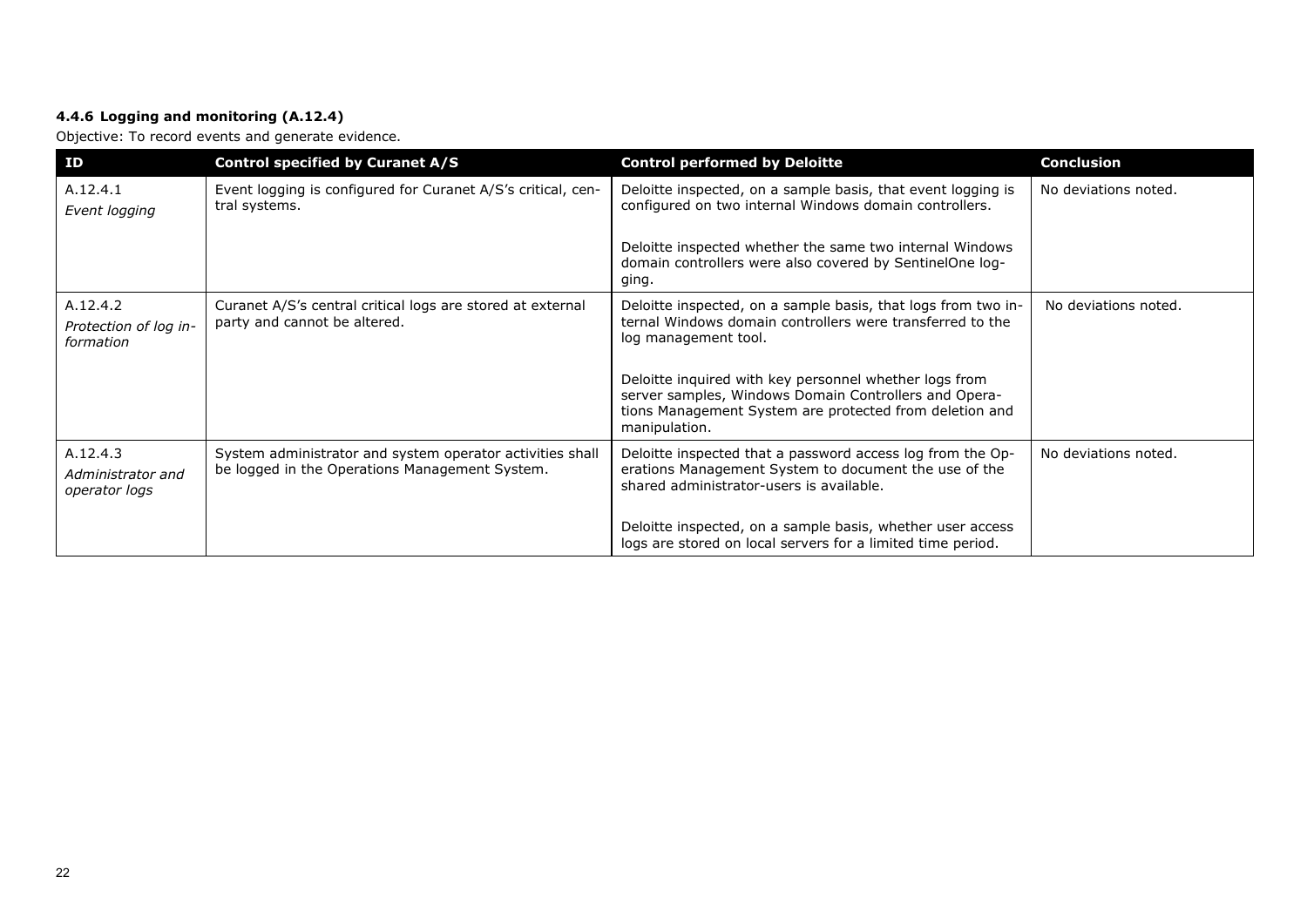# **4.4.7 Technical vulnerability management (A.12.6)**

Objective: To prevent exploitation of technical vulnerabilities through patch management.

| ID                                                 | <b>Control specified by Curanet A/S</b>                                                                                                                    | <b>Control performed by Deloitte</b>                                                                                                                                      | Conclusion           |
|----------------------------------------------------|------------------------------------------------------------------------------------------------------------------------------------------------------------|---------------------------------------------------------------------------------------------------------------------------------------------------------------------------|----------------------|
| A.12.6.1<br>Management of<br>technical vulnerabil- | For operating systems, security patches for Windows and<br>Linux servers are installed continuously throughout the<br>year, and exceptions are documented. | Deloitte verified, on a sample basis, that Linux and Windows  <br>servers had been updated throughout the audit period.                                                   | No deviations noted. |
| ities                                              | For hypervisors, security patches are evaluated by system<br>owner and installed appropriately.                                                            | Deloitte verified, on a sample basis, the ESXi patch level<br>and verified via inquiry with key personnel that the patch<br>level is in accordance with the patch policy. |                      |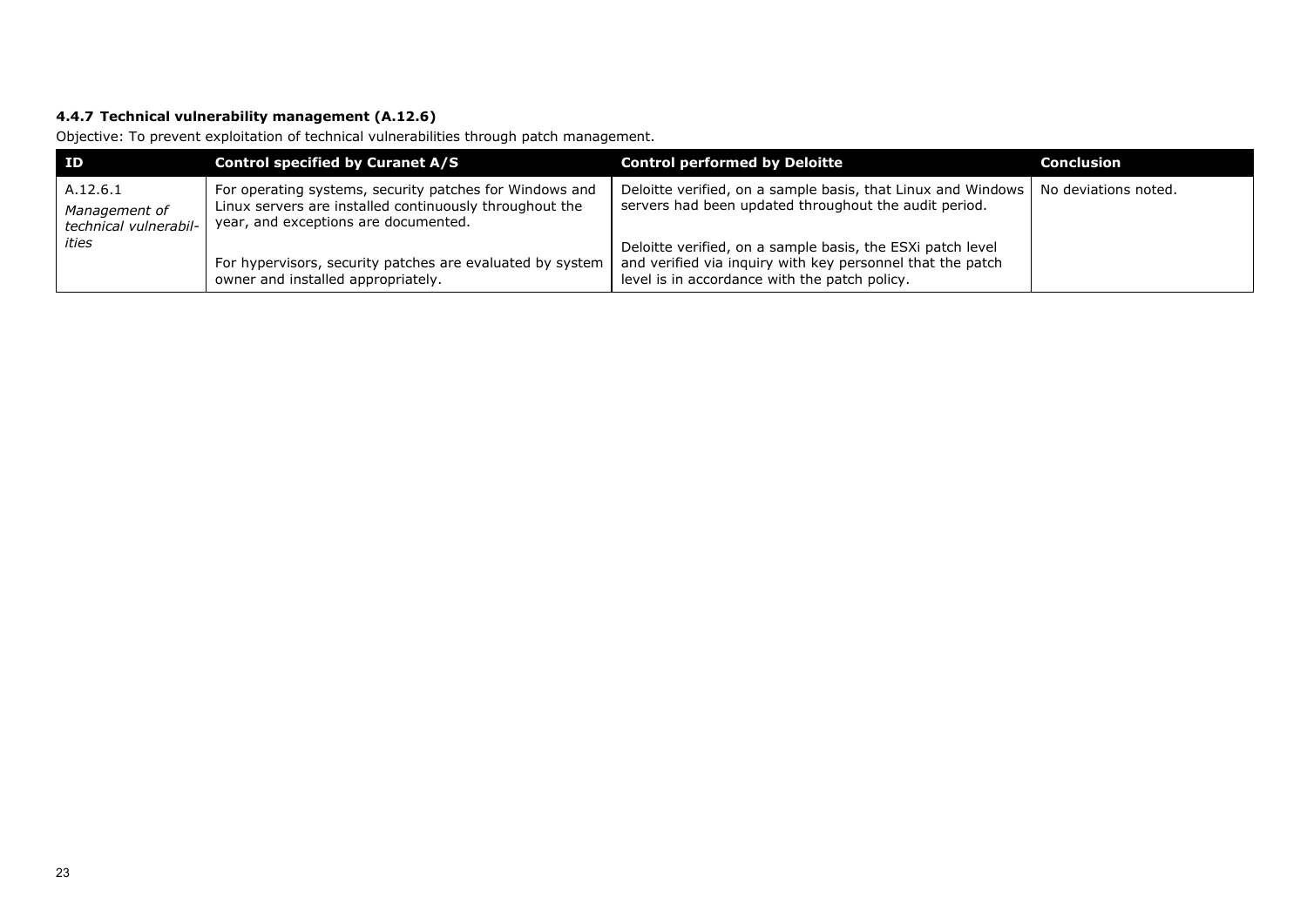# **4.4.8 Supplier service delivery management (A.15.2)**

Objective: To maintain an agreed level of information security and service delivery in line with supplier agreements.

| <b>ID</b>                                                        | <b>Control specified by Curanet A/S</b>                                                                                                              | <b>Control performed by Deloitte</b>                                                                                                                                                  | <b>Conclusion</b>   |
|------------------------------------------------------------------|------------------------------------------------------------------------------------------------------------------------------------------------------|---------------------------------------------------------------------------------------------------------------------------------------------------------------------------------------|---------------------|
| A.15.2.1<br>Monitoring and re-<br>view of supplier ser-<br>vices | Curanet A/S performs an annual review of independent<br>auditor's reports for critical sub-suppliers, if available, and<br>assess issues identified. | Deloitte inspected documentation showing that review of in-<br>dependent auditor's reports for critical sub-suppliers is per-<br>formed and the results are documented on confluence. | No deviation noted. |
|                                                                  | Curanet A/S performs an annual physical inspection of<br>supplier services in data centres, and the results are docu-<br>ment in the ticketing tool. | Deloitte inspected, on a sample basis, that annual physical<br>inspection of supplier services in data centres was per-<br>formed and documented in the ticketing tool.               |                     |